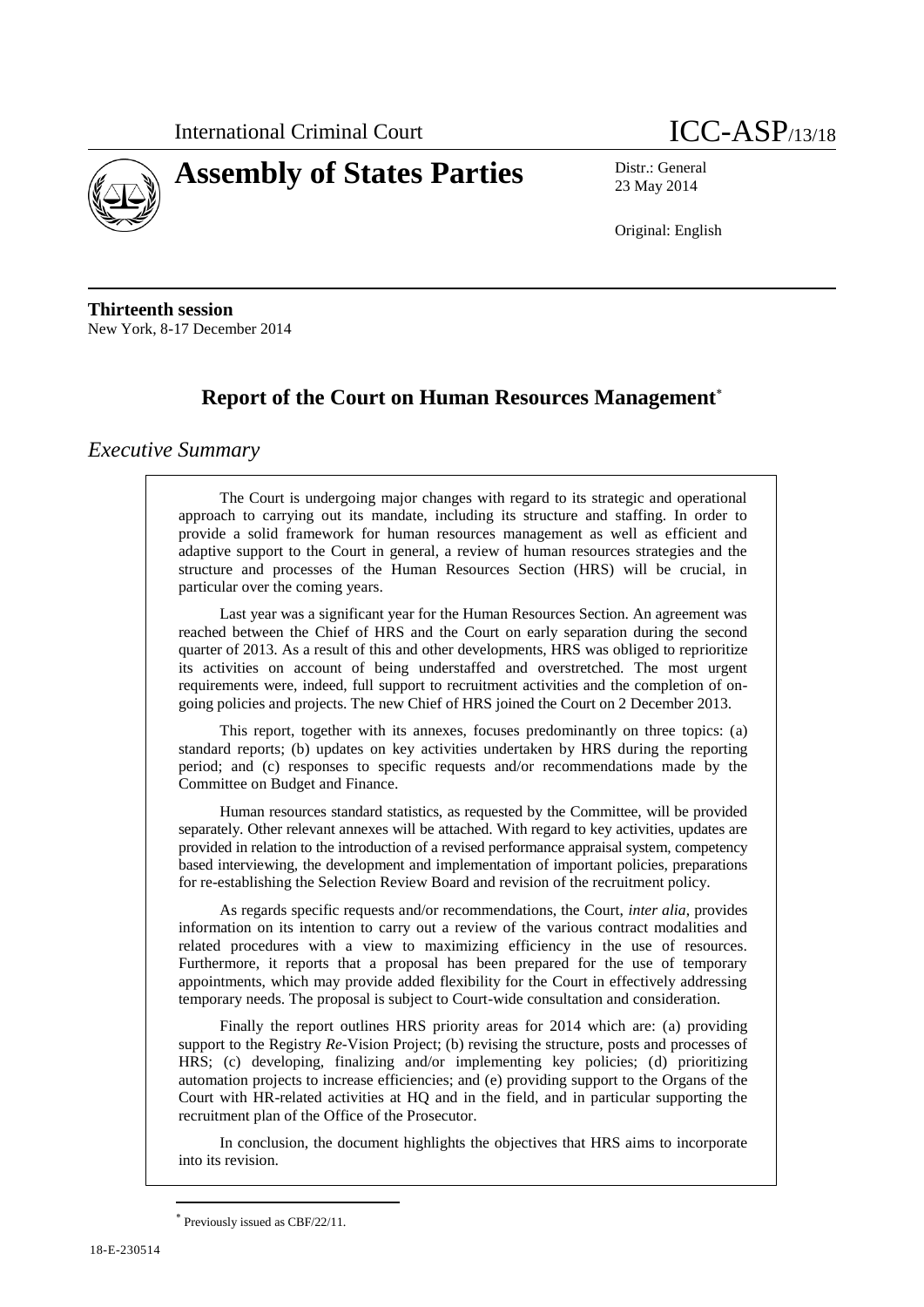# **I. Introduction**

1. A comprehensive and effective human resources strategy, as consistently underlined by the Committee on Budget and Finance ("the Committee"), represents a key element in the International Criminal Court ("the Court") being able to meet its overall objectives and goals. In 2006, the Court adopted its first strategic plan, and the following year, the Court developed its first human resources strategy, which was presented to the Committee in April  $2008<sup>1</sup>$  As in previous years, this annual report provides the Committee with information on the activities undertaken during 2013 in support of human resources strategy objectives. In addition, the Court responds to specific requests and recommendations made by the Committee.

2. It should be noted that shortly after the previous report on human resources management was presented to the Committee in April  $2013$ ,<sup>2</sup> the Chief of the HRS left the Court at short notice. The Section, already short-staffed as a result of the Head of Staffing being on Special Leave Without Pay, had to face different challenges and focus on the most urgent activities given the lack of capacity, while ensuring continuing support to the Court's operations.

3. Changes in senior management have also led to new strategic approaches. The Office of the Prosecutor ("the OTP") presented a new strategy with a focus on quality and efficiency, complemented by a significant increase in the number of its staff members. The new Registrar, Mr. Herman von Hebel, who joined the Court in the second quarter of 2013, initiated a review of the functioning and structure of the Registry in order to enhance its effectiveness and efficiency. The new Chief of the HRS joined the Court in December 2013 and at the time of writing; she has been in post for three months.

4. These changes provide the Court with the momentum to overhaul its strategic and operational approach to human resources management at the Court and to take a fresh look at how to ensure optimum human resource management services allowing the organization to meet its current and future challenges.

5. The HRS will therefore continue in 2014 to provide support to Court operations while revisiting and reviewing its work plans with a view to prioritizing and ensuring an efficient use of resources. There are plans to re-evaluate the structure and work processes of the HRS itself, as part of the Registry-wide review process.

6. It is against this background that the Court submits the present report on human resources management, focusing predominately on: (a) standard reports; (b) updates on key activities undertaken by HRS during the reporting period; and (c) responses to specific requests and/or recommendations made by the Committee.

# **II. Previous requests and recommendations made by the Committee**

7. The Court's responses to the Committee's specific requests and recommendations made during its eighteenth, nineteenth and twentieth sessions with regard to human resources management issues are given below:

- (a) *HR-reclassification:* The Court is in the process of reviewing its proposal for re-/classification and looks forward to sharing its policies with the Committee.
- (b) *Culture of accountability:* The Court welcomed the Committee's recommendation to develop proposals to introduce a culture of personal accountability, including rewards for good performance and sanctions for poor performance. However, the Court felt the need to first ensure sound and Court-wide compliance with the revised performance appraisal system before considering performance-related rewards and sanctions.
- (c) *Staff performance appraisal:* The Court reports on its new performance appraisal system under section III.C.1.

 $\overline{a}$ <sup>1</sup> *Official Records of the Assembly of States Parties to the Rome Statute of the International Criminal Court, Seventh session, The Hague, 14-22 November 2008* (ICC-ASP/7/20), vol. II, part B.1, para. 41. <sup>2</sup> *Official Records … Twelfth session … 2013* (ICC-ASP/12/20), vol. I, part B.1, para. 66.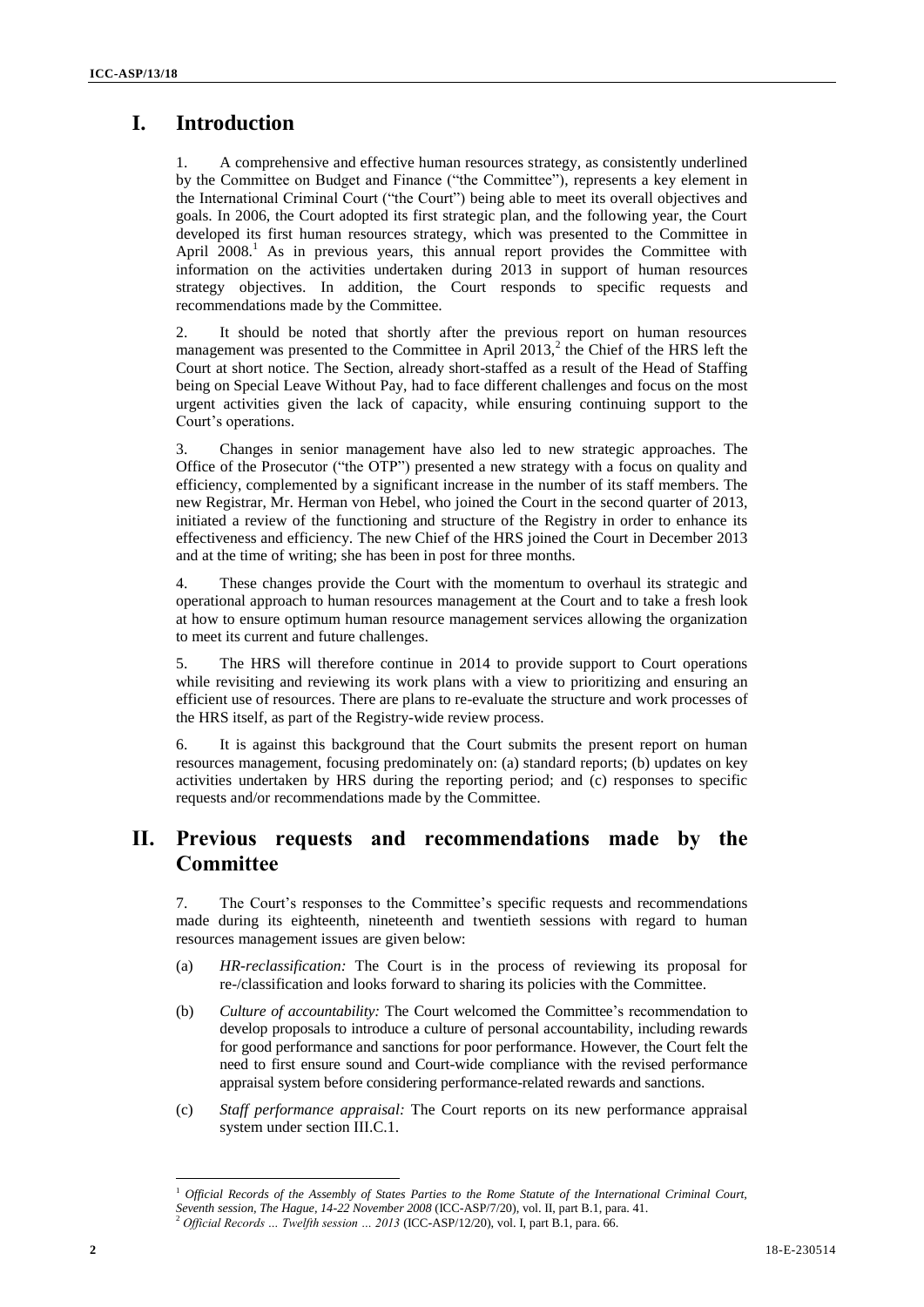- (d) *Recruitment:* The Court provides information regarding its recruitment activities, in particular its efforts to ensure geographical representation and gender balance, under section III.A.3.
- (e) *Contractual modalities (temporary appointments, Special Services Agreements, Pro bono Contractors):* HRS intends to review the various contract modalities and related procedures with a view to maximizing efficiency in the use of resources under section III.D.1.
- (f) *Mandatory retirement age:* With regard to the mandatory age of separation of current staff members, the Court is continuing to monitor the relevant discussions within other international organizations and the United Nations General Assembly. As there is no clarity as yet regarding the approach the United Nations General Assembly will take, the Court will keep the Committee informed and will submit a timely proposal to the Committee and the Assembly of States Parties ("the Assembly") in the course of 2014.

# **III. Activities during 2013**

# **A. Recruitment and Staffing**

8. The focus of attention for 2013 remained the same as previously reported to the Committee:

- (a) application of a systematic, fair and transparent selection process to ensure the highest quality of (external) recruitment and (internal) placement;
- (b) strengthening of the capabilities of staff with hiring responsibility; and
- (c) increasing external awareness of employment opportunities with the Court.

#### **1. Recruitment performance for established posts (external recruitment, internal placements and staff turnover)**

9. The recruitment of a diverse staff of the highest quality continued to be a priority of the Court's human resources management activities. In 2013, the Court filled a total of 89 vacancies for established posts. Of these, 55 posts (62 per cent) were filled by internal staff members, which included 30 staff who moved from General Temporary Assistance (GTA) funded to established posts. 34 posts (38 per cent) were filled by external candidates.

10. A total of 62 staff left the Court in 2013, which included 11 non-extensions of staff contracts and dismissals and 11 moves from an established post to GTA. This represents a turnover rate for the year of nine per cent, and yields a retention rate of 91 per cent over 94.4 for 2012 (and 90.7 for 2011). It is noteworthy that the turnover rate has decreased and is currently half of what it was a few years ago.

11. Excluding internal movements, the turnover rates for 2011, 2012 and 2013 were 6.3per cent, 4.3 per cent and 5.8 per cent respectively.

12. In line with Staff Rule 104.18, entitled "Recruitment and existing staff members", the Court has paid the fullest regard, in filling vacancies, to the qualifications and experience of staff members already in the service of the Court. In recent years, approximately 50 per cent of vacancies have been filled by existing staff members.

13. Given internal placements and staff turnover, the net increase at the end of 2013 over 2012 was two staff. As at 31 December 2013, the Court had 688 staff in established posts. The vacancy rate for the year was 9.5 per cent.

14. Tables 1 and 2 below summarize recruitment performance, appointments, internal placement and turnover by major programme as at 31 December 2013.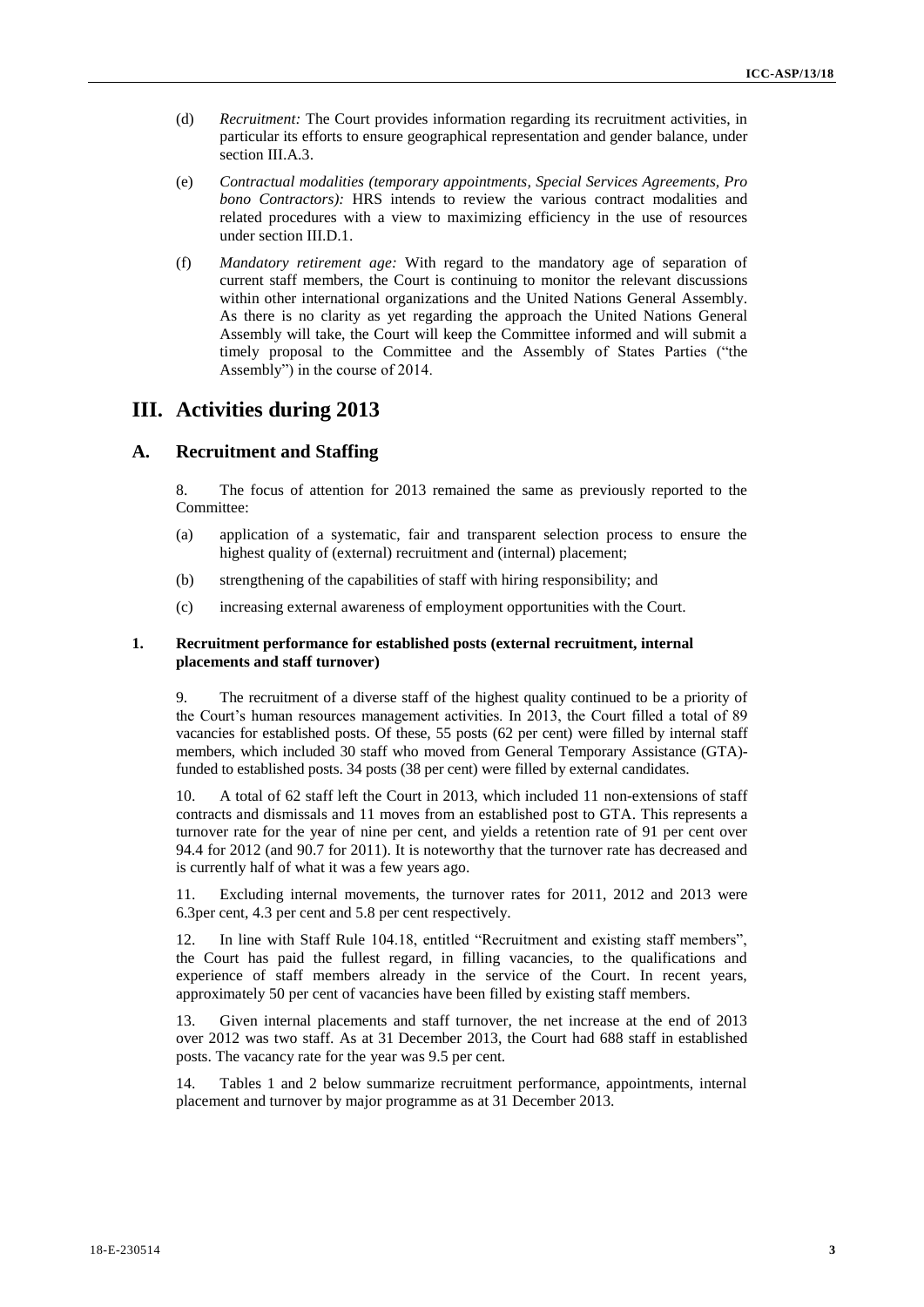## **Table 1: 2013 Recruitment Performance\*** <sup>4</sup>

|                  | <b>Budgeted</b><br>Posts | Headcount | Vacancy<br>Rate | Spot-<br>Check<br>Rate | Under<br>Recruitment/<br>Recruitment<br>Completed | <i>Separations</i><br>$(2013)$ ** | Separation<br>(%) | Gender<br><b>Balance</b><br>(Female) |
|------------------|--------------------------|-----------|-----------------|------------------------|---------------------------------------------------|-----------------------------------|-------------------|--------------------------------------|
| Judiciary        | 48                       | 46        | 6.25%           | 4%                     | 2                                                 | 3                                 | 6.77%             | 67%                                  |
| <b>OTP</b>       | 214                      | 198       | 7.01%           | 7%                     | 14                                                | 24                                | 12.15%            | 48%                                  |
| Registry         | 478                      | 429       | 10.25%          | 10%                    | 19                                                | 35                                | 8.17%             | 43%                                  |
| <b>Total ICC</b> | 761                      | 688       | $9.46\%$        | 9%                     | 40                                                | 62                                | $9.02\%$          | 47%                                  |

\* Above figures exclude five budgeted posts for elected officials (three in OTP and two in the Registry).

The figures are on accumulative basis in 2013.

#### **Table 2: 2013 ICC appointments and resignations**

|                           | External<br>appointments | <i>Internal</i><br>appointments | Resignations | <b>Movements</b><br>to GTA | $Non-$<br>extensions/<br>dismissals | Net <sub></sub><br>increase |
|---------------------------|--------------------------|---------------------------------|--------------|----------------------------|-------------------------------------|-----------------------------|
| Judiciary                 | 5                        |                                 | 3            |                            |                                     | 2                           |
| Major Programme I         |                          |                                 |              |                            |                                     |                             |
| Office of the Prosecutor  | 24                       | 10                              | 18           | 6                          |                                     | 1                           |
| Major Programme II        |                          |                                 |              |                            |                                     |                             |
| Registry                  | 35                       | 15                              | 19           | 5                          | 11                                  | $-1$                        |
| Major Programme III       |                          |                                 |              |                            |                                     |                             |
| Secretariat of the ASP    |                          |                                 |              |                            |                                     | $\theta$                    |
| Major Programme IV        |                          |                                 |              |                            |                                     |                             |
| Secretariat of the TFV    |                          |                                 |              |                            |                                     | $\Omega$                    |
| Major Programme VII.1     |                          |                                 |              |                            |                                     |                             |
| Project Director's Office |                          |                                 |              |                            |                                     | $\overline{0}$              |
| Major Programme VII       |                          |                                 |              |                            |                                     |                             |
| <b>Total ICC</b>          | $64*$                    | 25                              | 40           | 11                         | 11                                  | $\mathbf{2}$                |

\* Includes thirty staff who moved from GTA-funded to established posts.

15. An update on recruitment, internal placement and turnover against established posts during the first three months of 2014 will be presented to the Committee separately at its twenty-second session. The Committee will also be provided with updated information on gender and geographical representation.

16. Overall, attention was paid to the time needed to recruit and steps were taken to improve recruitment quality. Proactive planning, the review and development of up-to-date, business-focused job descriptions and the use of competency-based interviewing have all contributed to ensuring that the best candidate for the job is hired.

### **2. General Temporary Assistance (GTA) and short-term appointments**

17. As at 31 December 2013, the Court employed 171 fixed-term staff members funded against GTA. An updated list of staff funded against GTA for the period 1 January to 31 March will be provided to the Committee separately.

18. Only a few short-term appointments have been issued every year - 18 in 2013 mostly for conferences of the Secretariat of the Assembly of States Parties. This excludes short-term language staff contracts.

## **3. Gender balance and geographical representation**

19. The Court remains committed to achieving gender balance at all levels and efforts were made during 2013 to make further progress towards reaching this goal. HRS continuously monitors the gender balances within other international organizations in the United Nations system, and can confirm that the overall percentage of women in the Court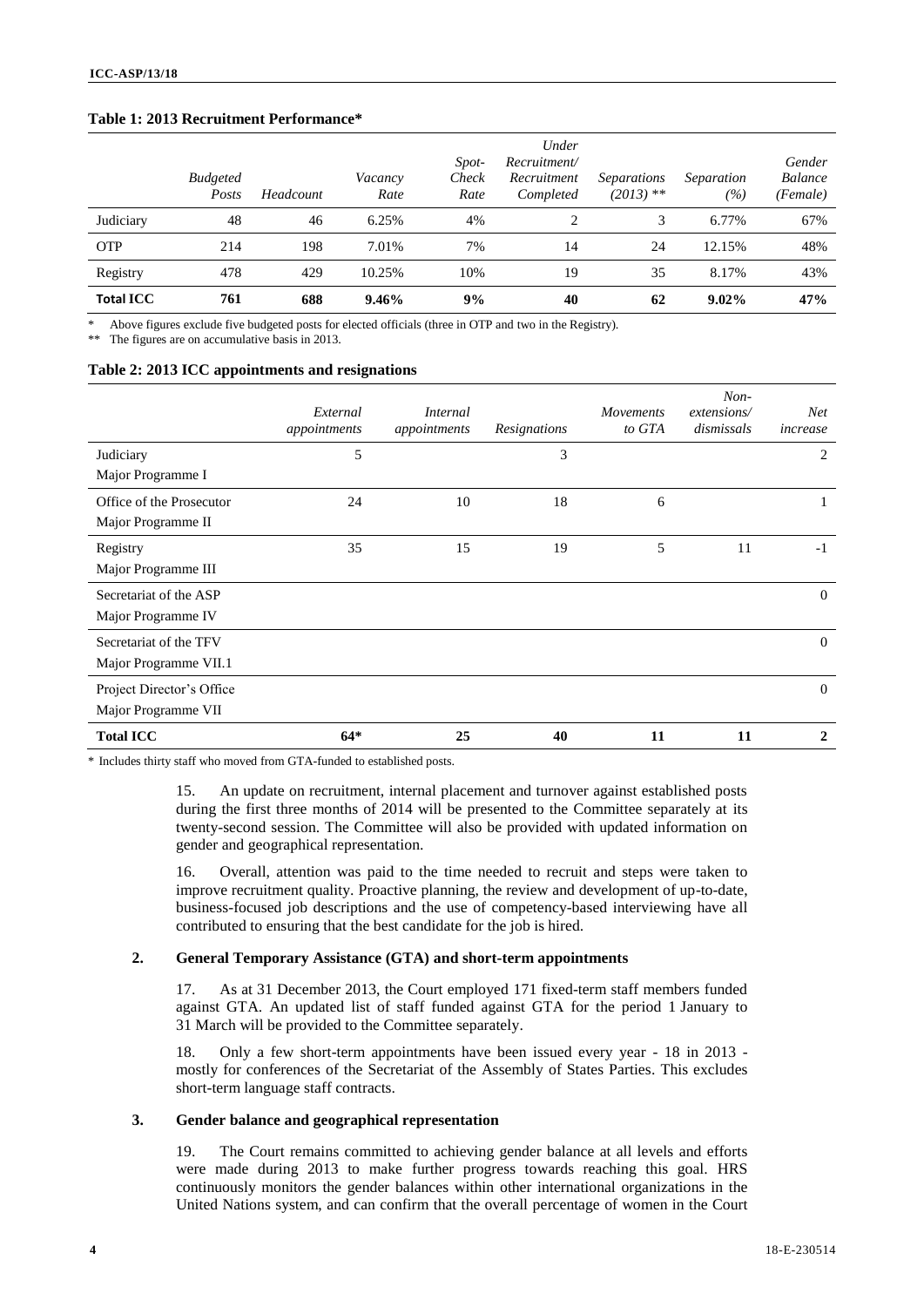in professional positions (48.6 per cent as at 1 March 2014) is well in line with figures for <sup>5</sup> other organizations. The Court will continue to encourage female applicants from all parts of the world to seek professional opportunities at the Court.

20. The Court is also committed to recruiting staff from as wide a geographical base as possible. The inclusion of special provisions for the shortlisting of candidates from nonrepresented and under-represented countries has improved the geographical representation and will help in achieving this objective. Furthermore, with a view to ensuring proper geographical distribution, interview panel members have been systematically provided with the relevant statistics to be mindful of candidates from under-represented and non-represented countries.

21. Attention continued to be paid to the analysis of the relevant data regarding underrepresented and non-represented countries to determine the main area of focus and to target outreach activities on the relevant under-represented and non-represented member States.

## **4. Completion of competency-based interviewing guide and training**

22. In line with many other international organizations, the Court is using competencybased interviewing as the basis for its recruitment and selection methodology. It is recognized that in order to ensure a consistent approach within the Court of applying structured competency-based interviewing as an assessment tool, proper guidelines need to be issued and the relevant training needs to be provided.

23. During 2013, a competency-based interviewing guide for managers was developed and a comprehensive, two-day training course was delivered to 121 managers and other nominated staff members involved in the interview process within the Court. Two other briefing sessions on the concept of Competency-based interviewing and how to prepare and respond to questions were also held for 113 staff members. Future training will be provided as required.

# **B. Conditions of service**

#### **1. Human Resources Policies**

24. Underpinning a solid framework of conditions of service is the development and refinement of human resources policies that are transparent and provide guidance to staff and managers. In the first few years of the Court's existence, the creation of a policy framework was not seen as a priority. However, in recent years this has changed and progress is now made every year with regard to the development and promulgation of Administrative Instruction(s) (AI) or Information Circular(s) (IC). In 2013, the following AIs were promulgated:

ICC/AI/2013/007 Overtime, Stand-by Duty, Compensatory Time Off, and Night Differential

ICC/AI/2013/006 Dependency Status and Benefits

ICC/AI/2013/005 Duration and Extension of Fixed-term appointment against Established Posts

ICC/AI/2013/004 Probationary Period and Performance Appraisals

ICC/AI/2013/003 Performance Appraisal System

25. The Court continues to publish administrative instructions or information circulars prepared by the Court on the Intranet. The Vademecum of Administrative Issuances is available at: [http://www.icc-cpi.int/en\\_menus/icc/legal%20texts%20and%20tools/vademec](https://webmail.icc-cpi.int/exchweb/bin/redir.asp?URL=http://www.icc-cpi.int/en_menus/icc/legal%2520texts%2520and%2520tools/vademecum/Pages/default.aspx) [um/Pages/default.aspx.](https://webmail.icc-cpi.int/exchweb/bin/redir.asp?URL=http://www.icc-cpi.int/en_menus/icc/legal%2520texts%2520and%2520tools/vademecum/Pages/default.aspx)

26. During 2013 and in view of the operational needs and downscaling and/or closing of field offices, extra attention was also paid to establishing guidelines and helping mangers in this regard, while safeguarding staff member's rights and ensuring that they were afforded due care and attention at such a difficult time.

#### **2. Staff health and well-being**

27. In 2013, the Health and Welfare Unit (HWU) of the Court conducted health and welfare group sessions, workshops, team training, critical incident support and awareness information sessions for a total of 555 staff members. At the individual level, the HWU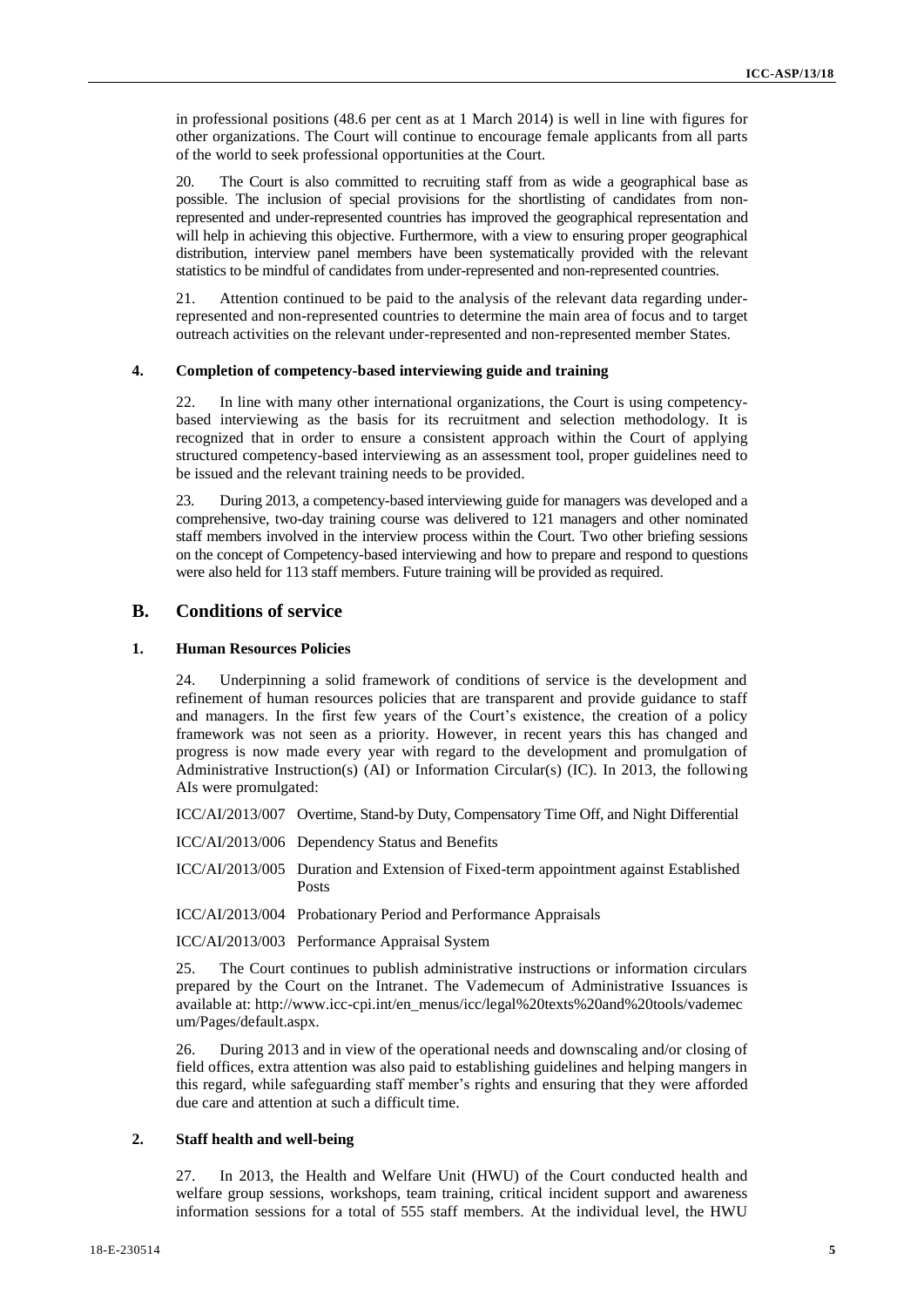conducted 267 consultations with 170 staff members. Recovery and reintegration of staff on sick leave for reasons such as burn-out, stress or workplace problems were actively supported by the Health and Welfare Unit. This involved close collaboration with managers on the successful reintegration of returning staff. The Court's medical staff provided approximately 1,500 occupational health and (emergency) medical consultations.

28. Focus on the health and welfare of the Court's field staff was continuous. Training workshops on first-aid and basic CPR, with the opportunity for individual consultations, were conducted for field staff in Kinshasa, and in Kampala, group training on stress resilience and trauma was provided to staff from several field duty stations.

29. 2013 was marked by a number of critical incidents which demanded much of the HWU's and, in particular, the Staff Welfare Officer's attention. Two evacuations from Bangui and an extremely tense situation throughout the year led to a number of interventions. On four separate occasions, the HWU managed to organize staff support interventions by United Nations system counselors for the Court's staff in Bangui. Additionally, a staff support mission was dispatched to Nairobi following the attacks in the Westgate shopping mall. An attempted suicide, as well as other mental health crises similarly required a focused effort on individual support, organizing effective mental health care, and in one case, group and individual debriefings for the colleagues involved.

30. Meeting with 16 mental health providers in The Hague and in the field and being an active participant in the United Nations Staff/Stress Counselor network helped strengthen the referral network for staff members within the Court.

31. As the Court has matured as an organization, the need to focus on staff well-being and health is gaining in importance. As part of the restructuring of HRS, there will be a review of the current medical services provided by the Court and the costs incurred, with a view to ensuring cost efficiency while offering an adequate level of service to the Court's staff.

# **C. Learning & Career Development**

## **1. Performance management**

32. Further to the progress report on the new performance appraisal system provided to the Assembly at its nineteenth session in November  $2012$ ,<sup>3</sup> the new performance appraisal system was introduced to the Court through the issuance of the related administrative instruction effective 6 March 2013. A copy of the new performance appraisal form is provided in the annex. The changes are summarized below:

- (a) *Procedures:*
	- (i) Strengthening accountability in the Court: Heads of Organs are responsible for the implementation of the Performance Appraisal System process. The Heads of Organs shall hold all supervisors accountable for the effective use of the Performance Appraisal System through all stages of the process ensuring that the Organ's priorities are communicated to all staff members of the Organ;
	- (ii) Priorities, strategic goals and budget plans of Heads of Organ are translated into work plans of units as per Organ's structure which forms the basis for establishing individual performance plans;
	- (iii) Performance Appraisal System implementation is included as a key indicator in work plans of work units, as per Organ's structure;
	- (iv) Requirement for the completion of the PAS cycle:
		- Setting objectives;
		- Mid-term review;
		- End-of-the year.
	- (v) Granting of step increments only in cases of satisfactory performance which is considered with overall ratings of 'fully met performance expectations' or higher.

<sup>3</sup> *Official Records … Eleventh session … 2012* (ICC-ASP/11/20), vol. II, part B.2, para. 69.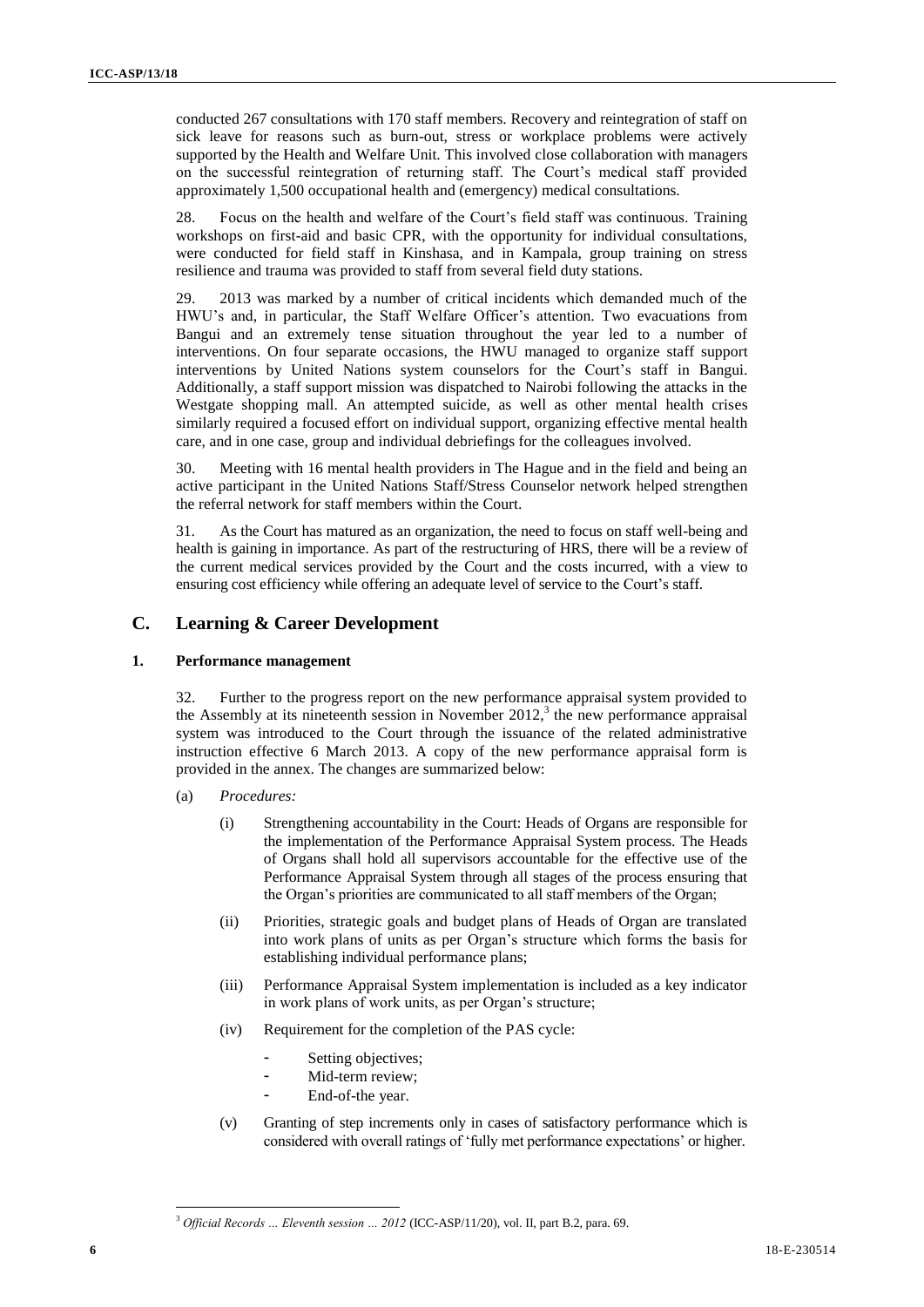- (b) *Format:* <sup>7</sup>
	- (i) Simplified, user-friendlier form with the relevant details;
	- (ii) Logical format for the completion of the relevant details as required by the administrative instruction:
		- Objectives (SMART);
		- Allocation of the relevant competencies (reference to the Court's core competencies); and
			- Identification of required training/development needs.
- (c) *Rating system:*
	- (i) Qualitative and descriptive rather than numeric assessments;
	- (ii) New rating system for the evaluation of competencies:
		- Fully competent;
		- Requires development; and
		- Unsatisfactory.

Comments are optional for 'Fully competent' ratings but mandatory for 'unsatisfactory' and 'requires development'.

- (iii) New rating system for the evaluation of the objectives at the end-of-the year review. The definition of each category is provided in the PAS form:
	- Not achieved;
	- Partially achieved;
	- Fully achieved;
	- Exceeded; and
	- Significantly exceeded.
- (iv) New overall rating system for the evaluation of the performance rating at year-end. The definition of each category is provided in the PAS form:
	- Significantly exceeded performance expectations;
	- Exceeded performance expectations;
	- Fully met performance expectations;
	- Partially met performance expectations; and
	- Did not meet performance expectations.

Justification for overall ratings other than 'Fully met performance expectations' needs to be provided.

- (d) *Implementation and control mechanisms in place:*
	- (i) Mandatory PAS training for managers and staff members on the importance of the PAS and all relevant areas such as objective setting, giving feedback, motivation of staff, the rebuttal system, and more;
	- (ii) Introduction of the Electronic Performance Appraisal System (E-PAS) for the 2014-2015 PAS cycle;
	- (iii) Reinforcing the re-booting of the PAS system and the fact that there are no linkages to the old PAS system. Emphasizing the re-calibration of the new rating system to assure staff that the rating of 'fully meets performance expectations' will be considered as completely satisfactory and good;
	- (iv) Continued training and provision of guidance to managers and staff members on issues relating to the performance appraisal for a consistent and realistic staff assessment within the Court. That is in itself a pre-requisite for consideration of performance-based rewards;
	- (v) Monitoring accurate completion and compliance with the required deadlines and procedures as per required administrative introduction; and
	- (vi) Reviewing the relevant statistics and reporting to senior management.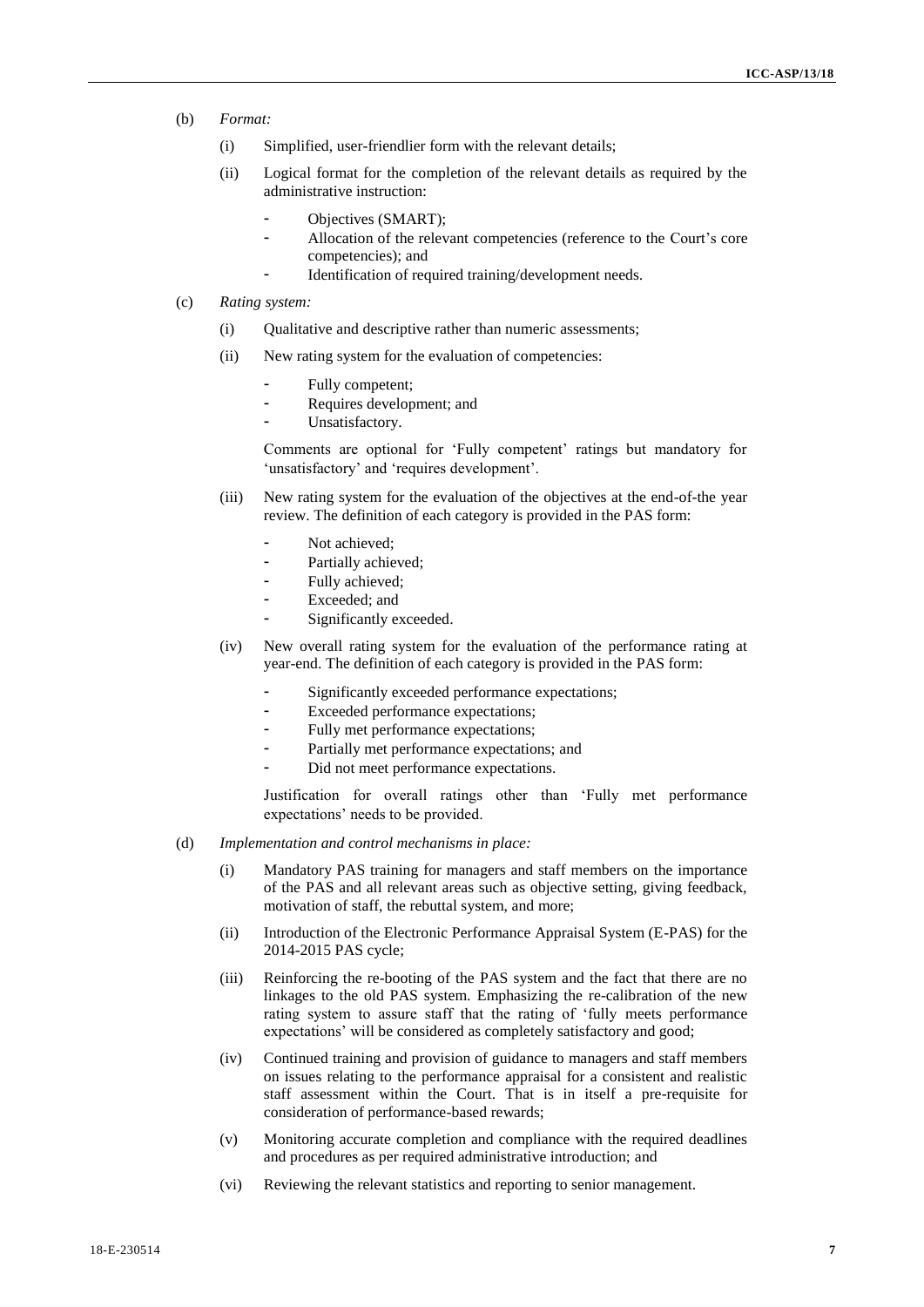33. Taking the above into consideration, the Court started with the mandatory training of <sup>8</sup> all managers and staff members on the new PAS in 2013. The training is scheduled for completion by the first half of 2014. Further training for mangers and staff members on holding mid-term review and end-of-the-year meetings, including role play, will be held. Further coaching will be provided to managers faced with underperforming staff so that performance issues can be addressed promptly and consistently.

34. The PAS should not be used merely to identify and address underperformance constructively but its linkages to other HR processes, i.e. recruitment, promotion, development, rewards and recognition, should also be acknowledged.

35. Although the Court was to report to the Committee on proposals for the introduction of personal accountability, including rewards and sanctions for good and poor performance respectively, it was decided that with the implementation of the new PAS as of March last year, it was essential to concentrate initially on implementation and ensuring compliance and consistency.

36. It is however acknowledged that a recognition and reward programme may support the creation of an environment for sustainable performance. Managers have a responsibility to encourage and recognize the valuable contributions of their staff and to participate in the creation of a culture to celebrate individual or team successes. As such, the Court will be considering forms of reward and recognition, taking into consideration the recommendations of the International Civil Service Commission on the framework for recognition and rewards and lessons learned from other international organizations.

37. Identifying and managing unsatisfactory performance should also be addressed. Effective staff performance is dependent on the commitment and willingness of managers to seriously address problems once they arise. Early intervention and positive support can result in improved performance. Effective dialogue and regular feedback and counseling are important in identifying and resolving problems or weaknesses in staff performance. Poor handling of underperformance by managers can lead to an even more complex problem and can lead to recommendations for non-renewals and/or terminations. A systematic approach to dealing with underperformance issues, guidance in making appropriate decisions and the creation of a culture of support and staff development are essential.

## **2. Learning and Training**

38. A systematic approach to identifying the learning needs of staff was introduced in 2009 with the development of annual strategic learning plans for the Organs. The strategic learning plans have seven areas of focus:

- (a) Leadership, management and organizational development;
- (b) Substantive and technical knowledge;
- (c) Information Technology;
- (d) Languages;
- (e) Staff well-being;
- (f) Human resources and financial management; and
- (g) Induction and career support.

39. Following the budget reductions in 2012, the area of learning and development continued to face budgetary restraints keeping the same level of resources in 2013. Nevertheless, it managed to successfully implement several of the activities envisaged in the human resources strategy. Some of the key learning programmes coordinated by the Learning & Development Unit ("LDU") are outlined below.

#### *(a) Coordinating Strategically Aligned Learning Programmes*

40. Managerial Leadership Programme (MLP): Targeting staff within the Court who lead and manage people, the MLP contains multi-rater (also known as 360 degree) feedback and workshop based training. It is an introductory programme designed to provide participants with knowledge and skills in the area of effective leadership and management. Between March and October 2013, two groups of twenty-five participants composed of managers from the different Organs of the Court each underwent training.

41. Performance Management: Targeting staff within the Court who manage people as well as staff with non-managerial responsibility, these courses cover the key areas of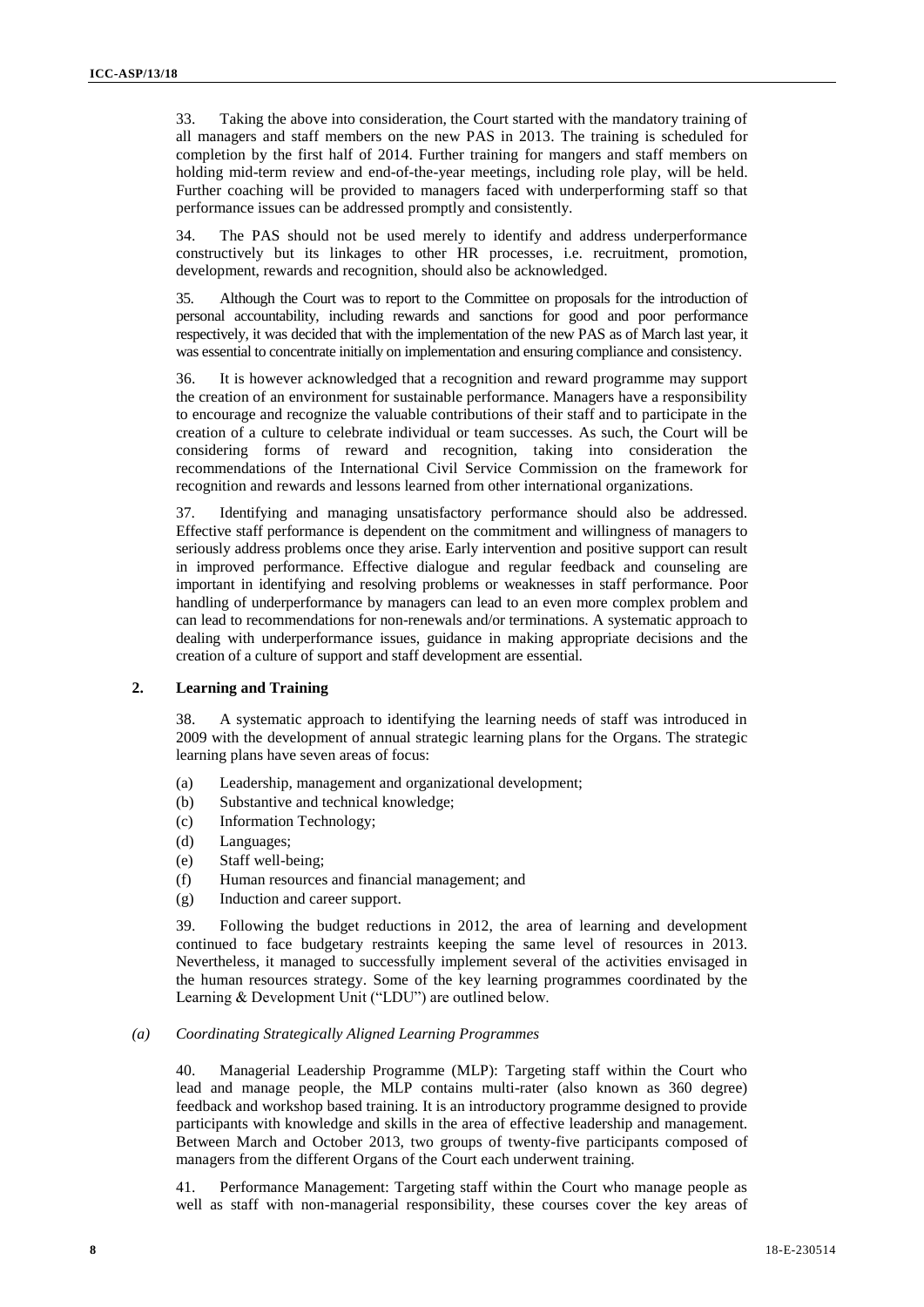performance management including: (a) cascading objectives from the strategic to the <sup>9</sup> individual level; (b) setting effective individual objectives; (c) influencing motivation; (d) providing effective feedback; and (e) developing staff.

42. Project Management (Prince2): Targeting staff who will lead cross-functional teams and participate as cross-functional team members, this training is designed to enable staff to successfully plan and implement projects within the agreed schedule and budget.

43. Orientation Briefing: Targeting all new staff, this programme provides participants with access to areas of the Court that they would not normally experience. By the end of the programme, they have learned what the "real-world" challenges of the Court are by meeting with the President, various Judges, the Heads of Organs, Directors and Section Chiefs. In addition, they attend a half-day workshop to learn how to overcome the difficulties that can arise when working in an organization with a diverse multicultural environment.

## *(b) Strategic Performance Improvement Programmes*

44. During the reporting period, the HRS led a cross-functional team to manage a project aimed at improving Registry performance in financial management. This project, known as "MCS – Financial Tracking", involved team members from HRS, the Budget and Finance Section (BFS) and the Information and Communication Technology (ICT) Section. During 2013, eighty-five executive staff, senior staff, line managers and administrative assistants were identified as main users and received appropriate training. The MCS – Financial Tracking project created behaviour change within the Division of Court Services resulting in efficiency gains and performance improvement. This project will be finalized in 2014 with a view to creating similar behaviour change and efficiencies within the other areas of the Registry.

45. HRS also provided facilitation support to the inter-organ working group on organizational climate. The group was trained in how to: (a) measure climate; (b) link the resulting scores to tangible problem areas; (c) conduct root cause analyses; and (d) develop solutions based on root causes. The report of the working group is currently being finalized and will be presented to senior management in early 2014.

## **3. Career management and advancement of staff**

46. In recent years, more than half of the Court's vacant posts were filled by internal staff. Many staff members have advanced to higher levels in the course of their career with the Court. Currently, approximately 50 per cent of all vacancies are filled by internal candidates.

### **4. Staff mobility**

47. In order to facilitate the exchange of staff members to and from the Court, the Court made efforts during 2013 to join the latest United Nations inter-organizational mobility agreement, but without success. In the meantime, exchanges have taken place on a reciprocal basis with some United Nations organizations. In the spirit of inter-tribunal cooperation, many staff loan arrangements were facilitated between the Court and other tribunals/organizations. The Court considers staff mobility important and will continue its efforts towards having the Court included in the United Nations mobility agreement and establishing bilateral agreements with other interested United Nations common system organizations.

# **D. Other matters**

## **1. Automation activities**

#### *Implementation of the SAP Non-profit Organizations (NPO)*

48. Following a request from the United Nations Joint Staff Pension Fund for the Court to implement the new payroll project and to adopt the same procedure and system interface for data-transmission to the Fund, HRS, together with the BFS and ICTS started the first phase of the new payroll project in December 2012 and completed the roll-out of the project in October 2013. This new updated version of the SAP system is also being used by other international organizations. The new system has automated some of the manual checks and balances as part of the required work and control mechanisms within HRS. It is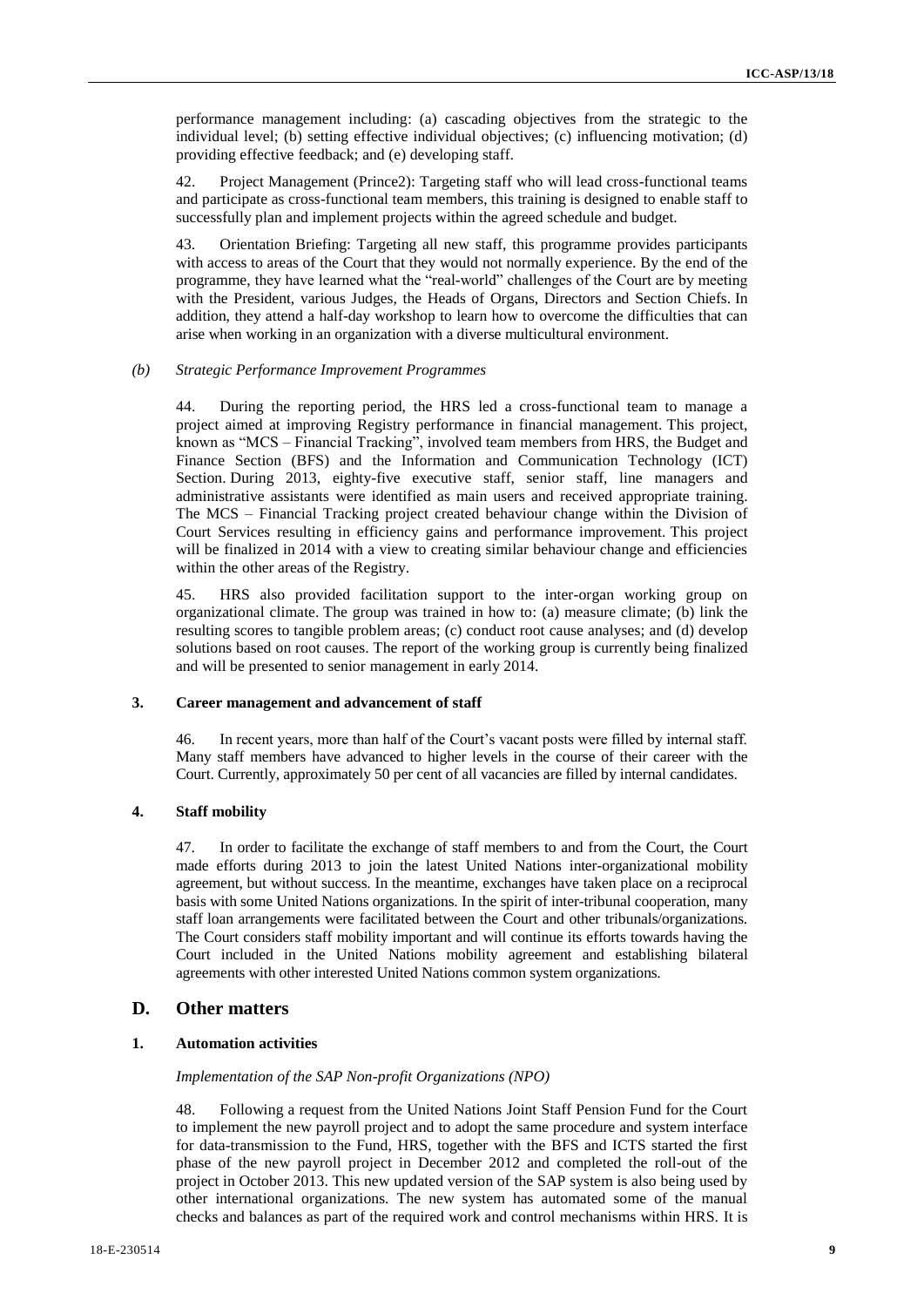foreseen that future releases will provide further enhancements to this payroll system and create an efficient platform which includes employee self-service ("ESS") handling of entitlements and benefits, towards which the Court was already working. Through selfservice, staff members will be able to access, view and/or change some of their personal information, as applicable. It must be noted that the Court will benefit from and capitalize on the investment in the NPO, as this widely utilized system is being developed with common input by many other organizations.

49. 'My Annual Leave' is the first feature incorporated into the ESS, replacing the paper-based annual leave request form with an electronic request format. Following development and testing of 'My Annual Leave', iSAP was made available to the pilot group as early as July 2011. Further modifications of the system including 'projected annual leave' were made available to the pilot group in November 2011. The iSAP has been gradually expanded to the Court ever since, but at a very slow pace in 2012 due to financial constraints. In 2013, the iSAP was expanded almost entirely Court-wide, with a few exceptions in some functional areas with finalization expected by the end of the first half of 2014. The system has been working well and it is expected that all other types of leave will be added to this project. The following objectives were achieved as a result:

- (a) Accurate, auditable and real time management reporting;
- (b) Automation of the annual leave approval process on the basis of an employee-driven system;
- (c) Effective leave planning and reporting system; and
- (d) Accessible overview of individual and team leave data for employees and managers.

#### **2. Staff-Management Relations**

50. Regular meetings have been held during 2013 with the Court's Staff Council on matters of policy, entitlements and benefits and on general issues of staff welfare. A newly appointed Staff Council is now in the process of shaping its new forum and focus of attention and priorities for 2014. HRS will continue its efforts to establish a productive relationship with the new Staff Council as it had with the former Staff Council and acknowledges the contributions made by the Staff Council to date in the development of human resources policies and other initiatives. Representatives nominated by the Staff Council also sit on the Court's committees and interview boards.

# **IV. Activities for 2014**

51. 2014 will be a critical year for the Court and strategic and structural changes are foreseen. To support the Court's long-term goals and objectives in addressing issues such as structure, quality, values, commitment and matching resources to future needs, the Court's human resources strategy is to be reviewed to ensure that it provides a proper framework to support the changes.

52. Pending a revision of the human resources management strategy, a number of priority areas and specific tasks have been identified for the coming year. The areas of priority for HRS for 2014 are the following:

- (a) To provide support to the Registry *Re*Vision Project;
- (b) To revise HRS structure, posts and processes;
- (c) To develop, finalize and/or implement key policies;
- (d) To prioritize automation projects to increase efficiencies; and
- (e) To continue to provide support to the Court's Organs and major programmes, at HQ and in the field, in particular as regards the successful implementation of OTP recruitment.

53. A number of areas have been identified where it is considered that improvements are required in order for the Court to operate with optimal efficiency and with the necessary agility to adapt to changes and meet unforeseen needs.

54. Below is an overview of a number of areas, all previously raised by or discussed with the Committee, which are under consideration.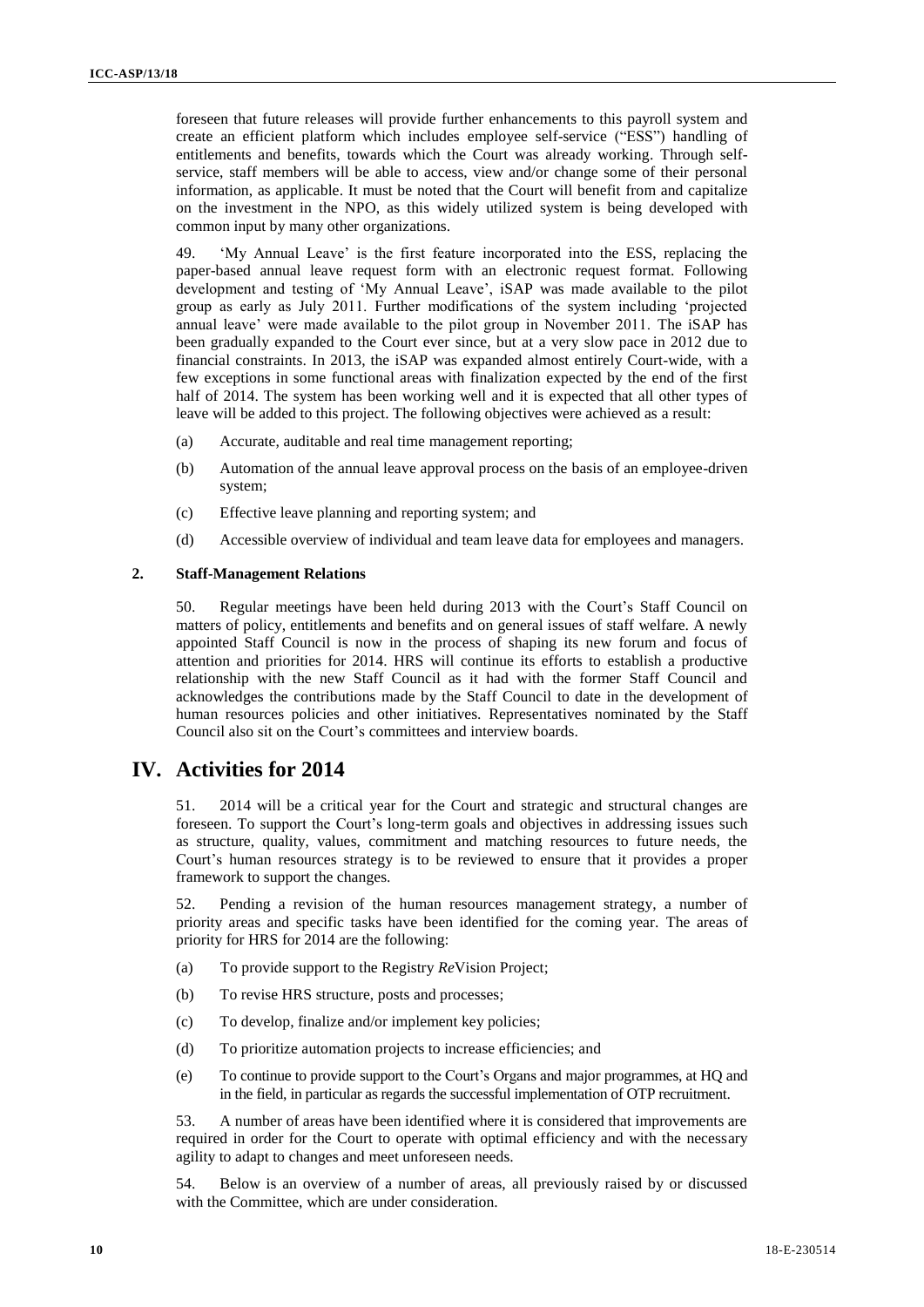# **A. Review of Framework for Appointments and Contract modalities**

55. As mentioned in the introduction, HRS intends to carry out a thorough review of the various contract modalities and related procedures with a view to maximizing efficiency in the use of resources. Meanwhile, it is considered that some measures could be initiated immediately so as to increase efficiency and better support the Organs and programmes.

56. When reviewing contract modalities, a distinction must be made between *posts* (established or GTA) and *appointments* (fixed-term and short-term/temporary). While the first relate to the funding source, the latter relate to the type of appointment or contractual modality.

#### **1. Creation of a framework for temporary appointments**

57. While the Staff Regulations and Rules refer to both "fixed-term" and "short-term" appointments, the United Nations' previous contractual system was initially not considered to be in the interest of the Court, and as such only appointments with a term of less than one month have been "short-term". All other staff hold fixed-term appointments, including when the appointment is temporary in nature, for example a maternity leave replacement. In 2011, the United Nations replaced "short-term" appointments with "temporary appointments", and it is considered that introducing such appointments, which due to their short-term nature attract fewer entitlements than a fixed-term appointment, would be in the interest of the Court.

58. In accordance with the Committee's recommendation on development of the rules for short-term staff, HRS is currently preparing a proposal on temporary appointments for management consideration. The proposal is in line with the International Civil Service Commission's framework on contractual arrangements and its recommendations on contract reform and would thus align the Court's appointments with those of other international organizations following the United Nations common system.

59. As per established procedures, the draft will be going through inter-organ consultations with the relevant offices within the Court, including the Legal Advisory Services Section (LASS) of the Registry, with a view to the promulgation of the applicable administrative issuance during 2014. For successful implementation, changes to relevant administrative issuances, forms, automated systems and appropriate training and awareness sessions are required.

#### **2. Multiple year GTA**

60. GTA-funded posts are intended to cover temporary needs. As outlined in last year's report of the Court on human resources management, it is recognized that some temporary needs may cover multiple year periods, for example situations or cases, *ad hoc* language requirements (i.e.: case-specific dialects), a field office, as well as projects such as IPSAS or the transition to the permanent premises.

61. Currently, in the Court's budget structure, established posts are approved in addition to GTA funded functions for a particular budget year (approved GTA). The GTA funding type thus limits the term of an appointment to a particular budget year and late budget approval has several disadvantages. This includes added HR activities in the form of notifications of non-renewals, last-minute contract extensions and addressing staff concerns, as well as the practical difficulty of attracting GTA staff when only very short contracts can be offered at later stages in the budgetary year; and low staff morale as a consequence of these circumstances. The current budget practices may thus create some inefficiency and uncertainty and may limit recruitment possibilities.

62. The Court therefore welcomed the Committee's positive response recognizing the need to consider this matter. It was noted that the Committee requested the Court to draft a modality, including the possible application of vacancy rates.<sup>4</sup>

63. It is proposed that GTA posts are approved for a period corresponding more closely to the expected duration of the temporary need. The appointment type (fixed-term or temporary) would, if the proposal on temporary appointments is approved, be based on the expected duration of the assignment, in line with United Nations common system policies. Where a fixed-term contract (against a GTA post) is appropriate, it will be subject to strict

<sup>4</sup> *Official Records … Twelfth session … 2013* (ICC-ASP/12/20), vol. II, part B.1, para. 72.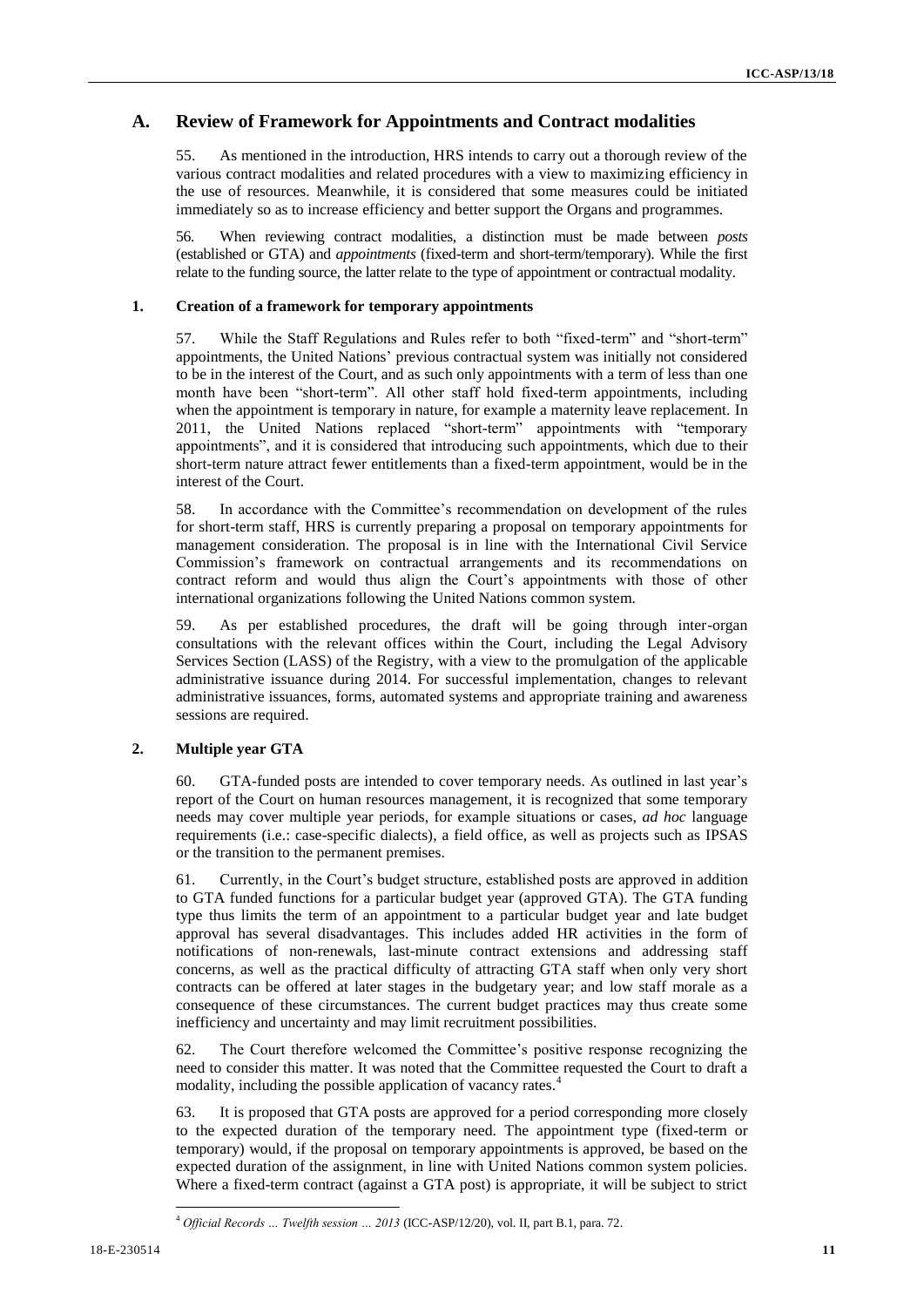controls on the specific duration, and limited to a maximum period of two years (renewable depending on the Court's needs at the time). Should the temporary activity end earlier than expected, contracts issued will be terminated prior to expiration, in accordance with the Court's Staff Regulations and Rules.

64. When considering the possibility of applying a vacancy rate, as proposed by the Committee, the Court notes that this budgetary tool should be based on historical records and would normally be applied for a larger population of posts than foreseen in this category of multiple year GTAs. The Court would therefore need to monitor the vacancy rate statistics for this post category over a period of time in order to analyze and assess the applicability of a vacancy rate.

65. If the Committee is content with this broad approach, the Court will draw up detailed modalities for consideration at the Committee's next meeting.

## **3. Conversion of long-standing GTA-funded positions to established posts**

66. As stated in last year's report of the Court on human resources management,  $5a$ number of posts which are currently GTA-funded are covering long-term core functions of the Court and the need continues. It is recognized that these long-standing GTA positions, particularly some that were created in the earlier years of the Court's existence, have become *de facto* established posts in that their incumbents carry out core functions and the need for these positions is expected to continue in the future.

67. The Court welcomed the Committee's response to its proposal in last year's report of the Court on human resources management to regularize this situation and request a conversion to established posts of all those long-standing GTA positions that are expected to continue in the long-term and noted the Committee's acknowledgment that a continued need for a function is a key criterion for justifying requests for established posts.<sup>6</sup> As requested by the Committee, the Court will finalize the review of the organizational structure of the Court and, on the basis of identified long-term needs, will then proceed to convert GTAs to established posts adhering to the outlined criteria and procedure.

## **4. Use of Special Services Agreements (SSAs)**

68. The Court recognizes the Committee's concern in relation to the Court's use of SSAs, in particular *pro bono* consultants and is in the process of developing a policy to provide a transparent framework for the use of consultants and individual contractors. It is considered that a policy on temporary appointments would impact on the use of SSAs for temporary assignments, and these policies should therefore be considered as complementary.

69. In line with the practice of other international organizations, the upcoming policy would provide:

- (a) Overarching criteria to choose between staff and non-staff contract modalities;
- (b) A clear framework for the use of *pro bono* contractors with regard to procedures, durations, etc.:
- (c) An effective monitoring and oversight framework; and
- (d) A consistent Court-wide approach.

70. Prior to and/or at the time of the issuance of the administrative instruction on SSAs, line managers will attend the appropriate training and awareness sessions. Any changes to the SAP system will also need to be addressed.

71. As is customary, statistics on the use of consultants and individual contractors are provided to the Committee in a separate document.

# **B. Policy Issues**

72. A number of policies are considered critical in order to provide a proper regulatory framework for the Court and its staff and priority is given to finalizing these policies.

<sup>5</sup> ICC-ASP/12/6.

<sup>6</sup> *Official records … Ninth session … 2010* (ICC-ASP/9/20), vol. II, part B.2, para. 81.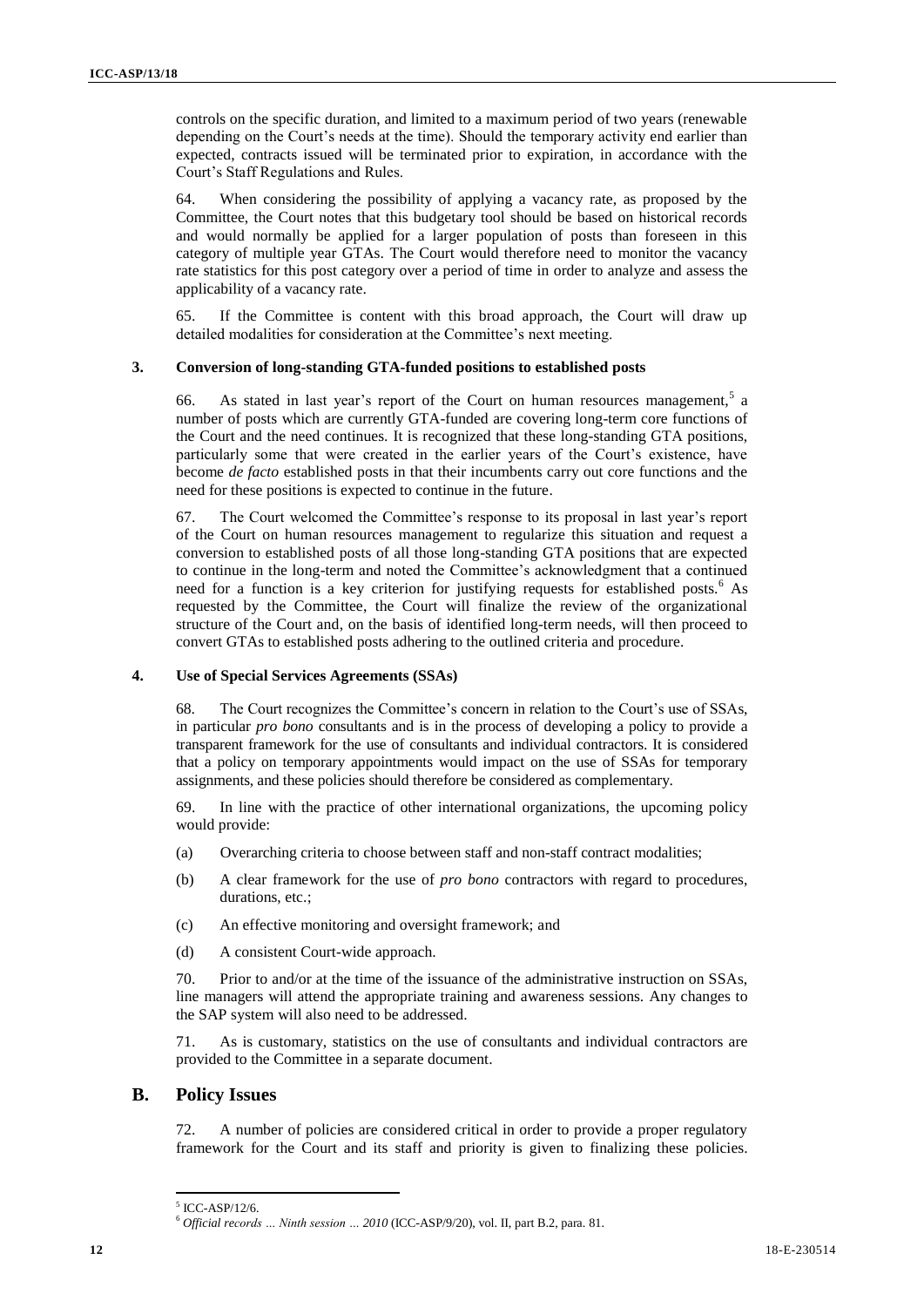Examples are policies on Staff Selection, Reclassification, Consultants and Individual Contractors (SSAs), Temporary Appointments and Retiree Health Insurance.

73. A number of health and welfare policies have been prepared or are under development (e.g. flexible working arrangements, rest and recuperation, alcohol and substance abuse). These policies will be finalized and/or the consultation process will be initiated as soon as possible.

## **1. Staff Selection**

74. As previously indicated, in order to safeguard a transparent and unified approach to the recruitment and selection procedures within the Court and attune to best practices in the international organizations, the current recruitment guidelines were enhanced. Furthermore, new suggestions for improvements were also received from senior management. At the time of writing, the Court is finalizing its draft policy on staff selection. It is envisaged that by the time the Committee meets in April, the relevant AI will have been finalized.

#### **2. Preparation for re-establishing the Selection Committee**

75. The Selection Committee, now known as the Selection Review Board (SRB), which was established early on in the Court's operations but later suspended to allow for vacancies to be filled more quickly, has been reintroduced. Given the approval of the terms of reference for the SRB, the Court will ensure that the necessary implementation measures, such as nominations of panel members, training, agreement on the implementation date, are taken so as to reduce the risk of additional delays in recruitment processes.

#### **3. Classification**

76. As per the Court's Staff Regulations and Rules,<sup>7</sup> the Registrar, in consultation with the Prosecutor, shall make appropriate provision for the classification of posts, according to the nature of the duties and responsibilities required and in conformity with the United Nations common system standards. The Court, as notified earlier to the Committee, ${}^{8}$  is in the process of further reviewing its policy outlining principles and procedures for classifications and re-classifications. The possibility of re-classification currently constitutes a crucial management tool in ensuring the necessary flexibility to adapt positions to evolving needs, while at the same time safeguarding the rights of the staff.

77. Thus, the Court will define its approach to re-classification as a priority and is committed to finalizing the policy in the first half of 2014.

# **C. Recruitment Activities**

78. HRS will continue to provide support to all Organs of the Court in their recruitment for both headquarters and the field. Extra focus and attention from HRS will be given to support OTP with successful implementation of the 2014 recruitment plan.

# **D. Automation Projects**

79. To maximize the effectiveness of HR software, increase productivity and embrace upgrades provided, efforts continue to be made towards the optimal use of automated systems. The entitlements/payroll system underwent significant improvements in 2013, an effort that will be continued to ensure efficiencies. Also, during 2014, HRS will review its recruitment process and the Section will, together with ICTS, be upgrading to a new userfriendlier version of the e-recruitment system. This will bring much needed enhancements to the current system and efficiency and effectiveness to the work of HRS and to the Organization as a whole.

 $\overline{a}$ <sup>7</sup> Regulation 2.1, Staff Regulations.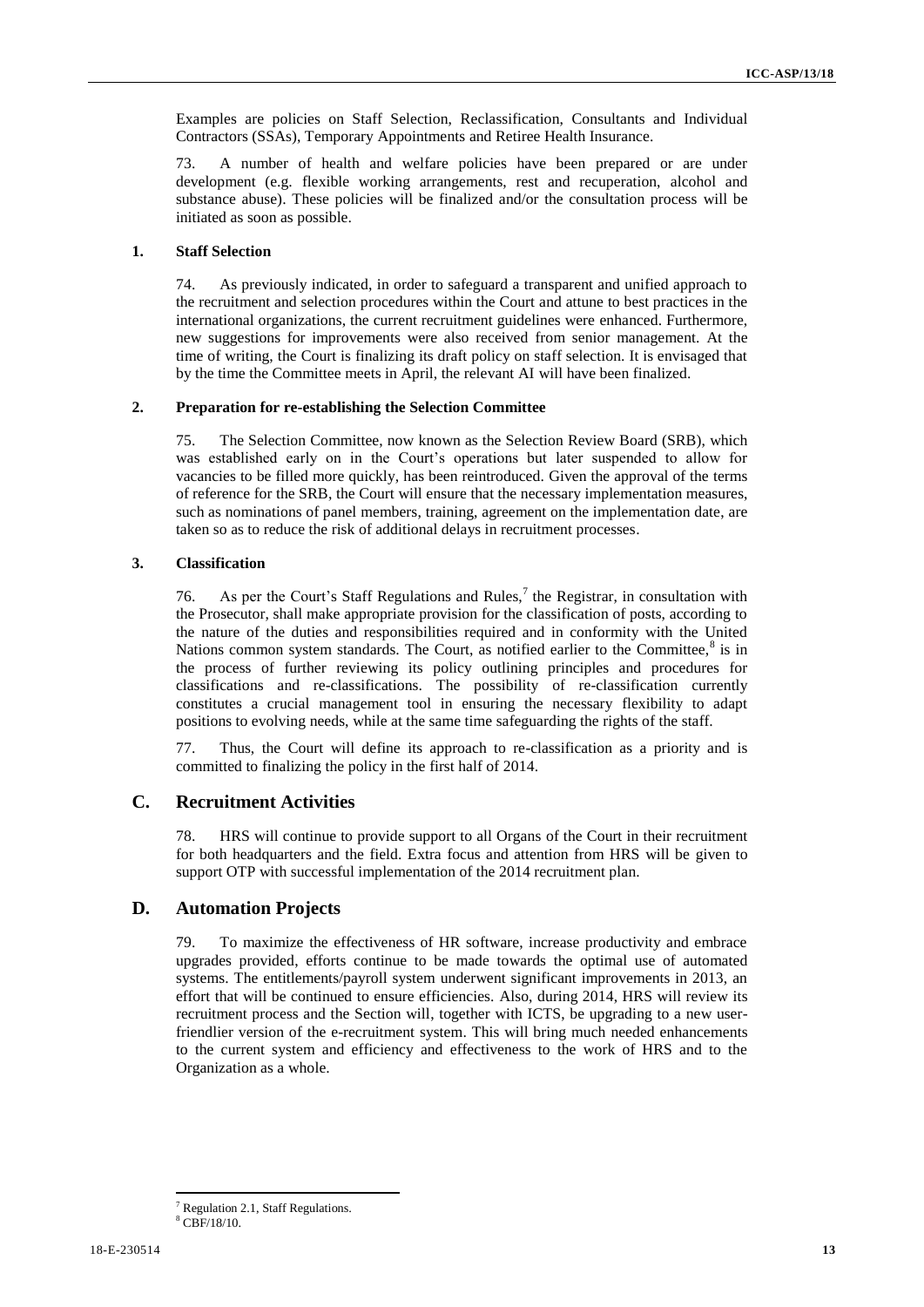# **E. Programmes**

80. Further to the Assembly's approval of the Junior Professional Programme (JPO)<sup>9</sup> from 1 January 2014, a JPO questionnaire was provided to the relevant States Parties with the aim of gathering relevant data from States Parties interested in being donor countries.

81. Due to the poor response, the Human Resources Section forwarded the questionnaire again to the respective focal points to request further input and every effort is being made to ensure that the Court's JPO programme will be fully operational as of January 2015.

# **V. Conclusion**

82. It remains a priority for the Court as it moves into its second decade to effectively manage and support its multicultural, multi-skilled and multi-lingual workforce.

83. The Court continues to be guided by its strategic plan, and while 2013 was a challenging year for the HR Section, it continued to provide HR services in support of Court activities and also carried out several new activities in support of the plan, such as the implementation of a new and improved performance appraisal system, the promulgation of human resources administrative instructions, the upgrading of automated systems (e.g. new payroll system, improved i-SAP), and various learning and development and health and welfare initiatives.

84. It is foreseen that following the new strategic approaches taken by senior management and the upcoming review of structures and processes, an overhaul of the Court's human resources strategy will form an integral part of this exercise. In addition, the HR Section itself will be reviewed as part of the Registry *Re*Vision project.

85. With respect to activities planned for 2014 in the area of human resources management, focus will be on providing support to the Registry *Re*Vision project as well as the review of the HR Section. Efforts will also be made to address the most critical policy needs, to maximize efficiencies by continuing to upgrade automated systems and to provide HR support to essential activities within the Organs and Programmes, such as the OTP recruitment plan.

86. The Court will be reporting to the Committee on its progress and looks forward to sharing its vision for human resources management with the Committee during its forthcoming meetings.

<sup>9</sup> *Official Records … Twelfth session … 2013* (ICC-ASP/12/20), vol. II, part B.2, para 105.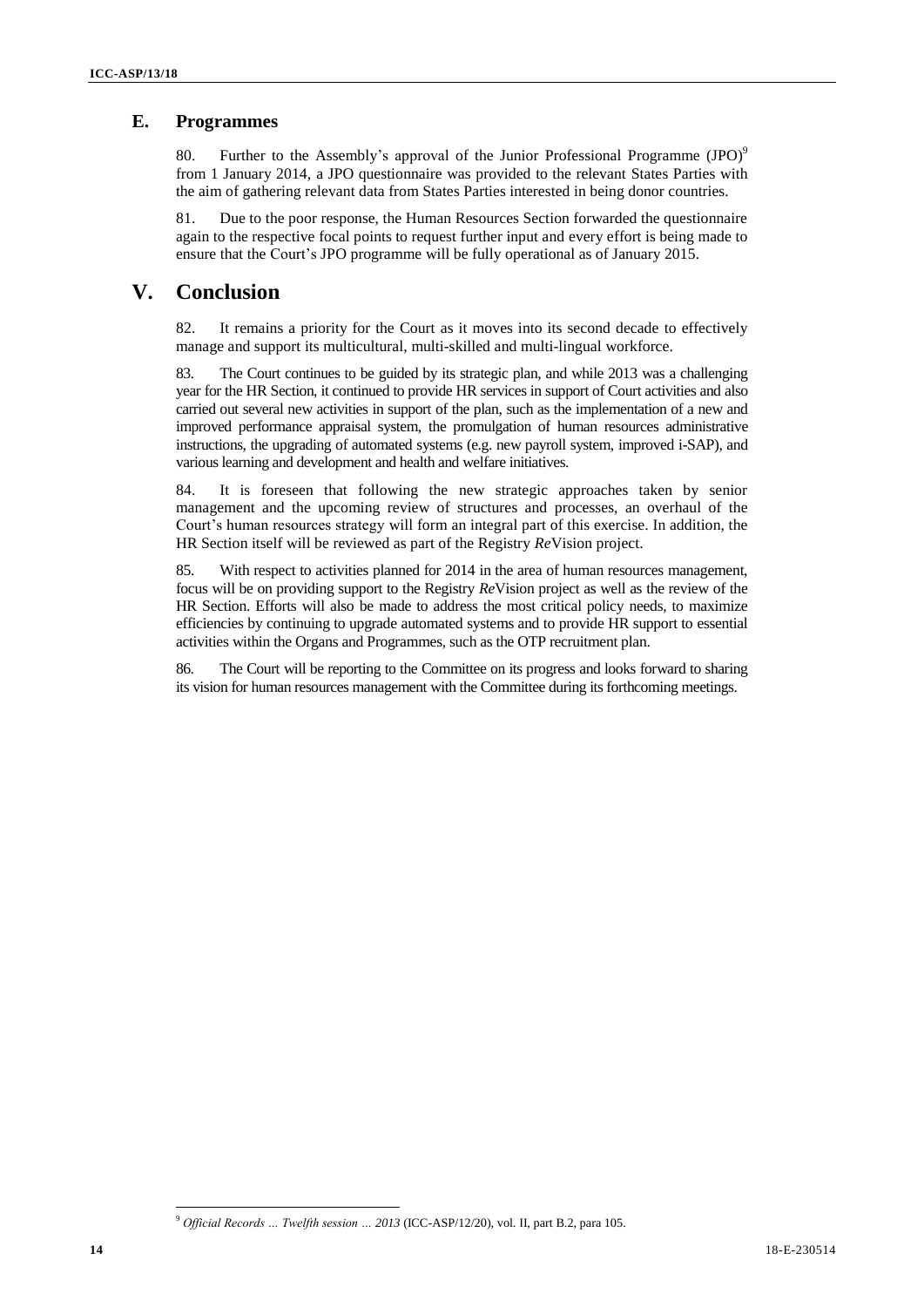# **Annex**

**Cour Pénale Internationale** 

# **International Criminal Court**



# **Performance Appraisal Form**

| Last name                  |  |
|----------------------------|--|
| First name, middle initial |  |
| Section, Organ             |  |
| Functional title and level |  |

| Name of appraising officer (immediate supervisor) |  |
|---------------------------------------------------|--|
| Functional title and level                        |  |
| Section/Organ                                     |  |

| Name of reviewer (next higher level) |  |
|--------------------------------------|--|
| Functional title and level           |  |
| Section/Organ                        |  |

| Appraisal period   from:     | to: |  |
|------------------------------|-----|--|
|                              |     |  |
| Date objectives were agreed  |     |  |
|                              |     |  |
| Date appraisal was completed |     |  |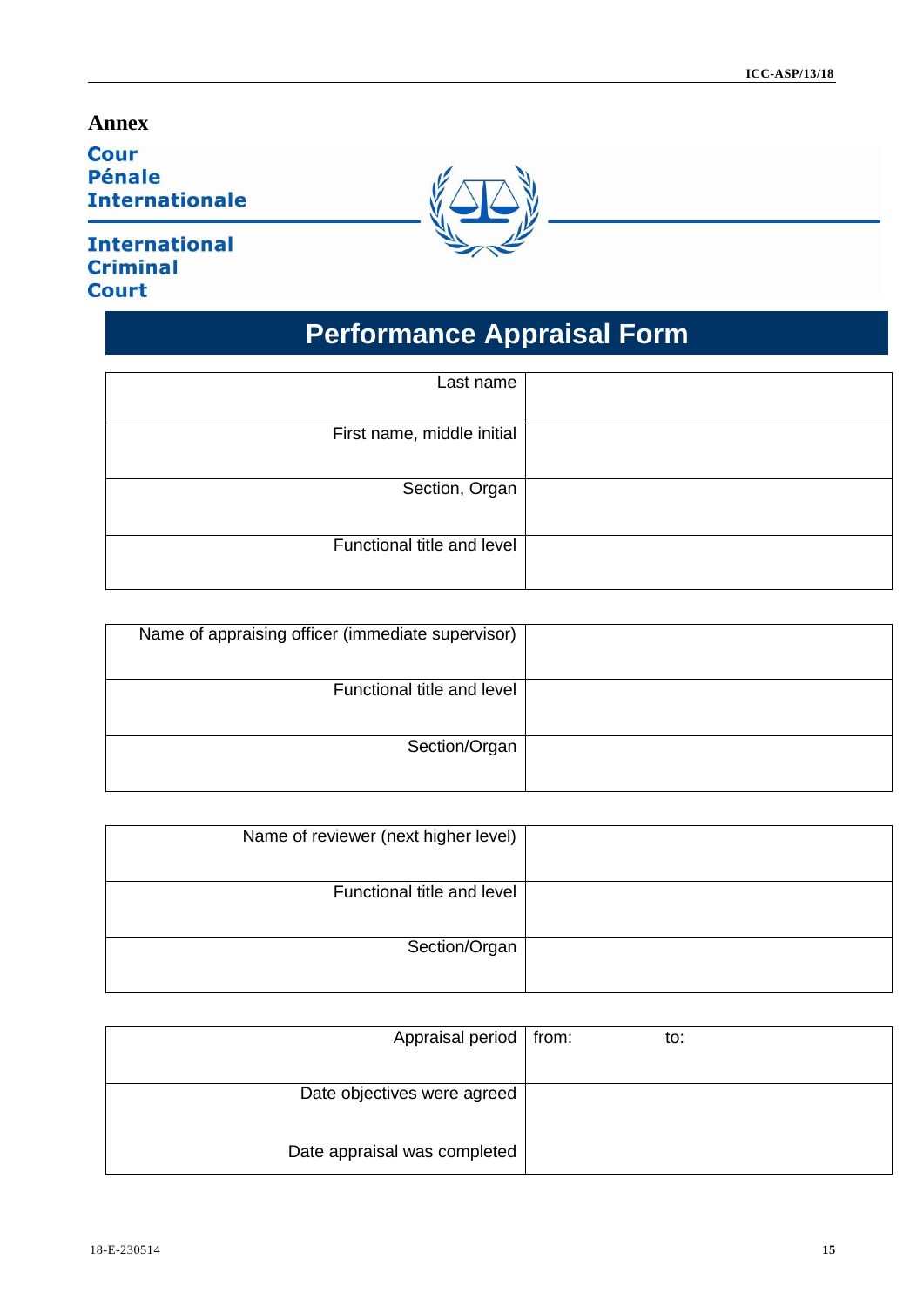## *SMART: Specific, Measurable, Achievable, Relevant, Timed*

# **PERFORMANCE OBJECTIVES**

*In assessing a staff member's achievement of performance objectives, supervisors shall give due consideration, as applicable, to the requirement that staff members who are elected to the Staff Union Council shall be given time for the performance of these official functions during office hours. (Staff Rule 108.1(d))*

|                                            |              | Appraising officer's end-of-the-year review of performance<br>objectives: Comments and ratings |                       |                 |                                  |
|--------------------------------------------|--------------|------------------------------------------------------------------------------------------------|-----------------------|-----------------|----------------------------------|
| Objective 1                                |              |                                                                                                |                       |                 |                                  |
|                                            | Not achieved | <b>Partially achieved</b>                                                                      | <b>Fully achieved</b> | <b>Exceeded</b> | Significantly<br>exceeded        |
|                                            | O            | O                                                                                              | O                     | O               | O                                |
| Objective 2                                |              |                                                                                                |                       |                 |                                  |
|                                            | Not achieved | <b>Partially achieved</b>                                                                      | <b>Fully achieved</b> | <b>Exceeded</b> | <b>Significantly</b><br>exceeded |
|                                            | O            | O                                                                                              | O                     | O               | O                                |
| Objective 3                                |              |                                                                                                |                       |                 |                                  |
|                                            | Not achieved | <b>Partially achieved</b>                                                                      | <b>Fully achieved</b> | <b>Exceeded</b> | <b>Significantly</b><br>exceeded |
|                                            | O            | O                                                                                              | O                     | O               | O                                |
| <b>Objective 4</b>                         |              |                                                                                                |                       |                 |                                  |
|                                            | Not achieved | <b>Partially achieved</b>                                                                      | <b>Fully achieved</b> | <b>Exceeded</b> | <b>Significantly</b><br>exceeded |
|                                            | O            | O                                                                                              | О                     | O               | O                                |
| Objective 5                                |              |                                                                                                |                       |                 |                                  |
|                                            | Not achieved | <b>Partially achieved</b>                                                                      | <b>Fully achieved</b> | <b>Exceeded</b> | <b>Significantly</b><br>exceeded |
|                                            | O            | O                                                                                              | О                     | O               | O                                |
| Objective 6                                |              |                                                                                                |                       |                 |                                  |
|                                            | Not achieved | <b>Partially achieved</b>                                                                      | <b>Fully achieved</b> | <b>Exceeded</b> | <b>Significantly</b><br>exceeded |
|                                            | О            | O                                                                                              | O                     | O               | O                                |
| <b>Additional Objectives</b><br>(optional) |              |                                                                                                |                       |                 |                                  |
|                                            | Not achieved | <b>Partially achieved</b>                                                                      | <b>Fully achieved</b> | <b>Exceeded</b> | <b>Significantly</b><br>exceeded |
|                                            | О            | O                                                                                              | О                     | O               | О                                |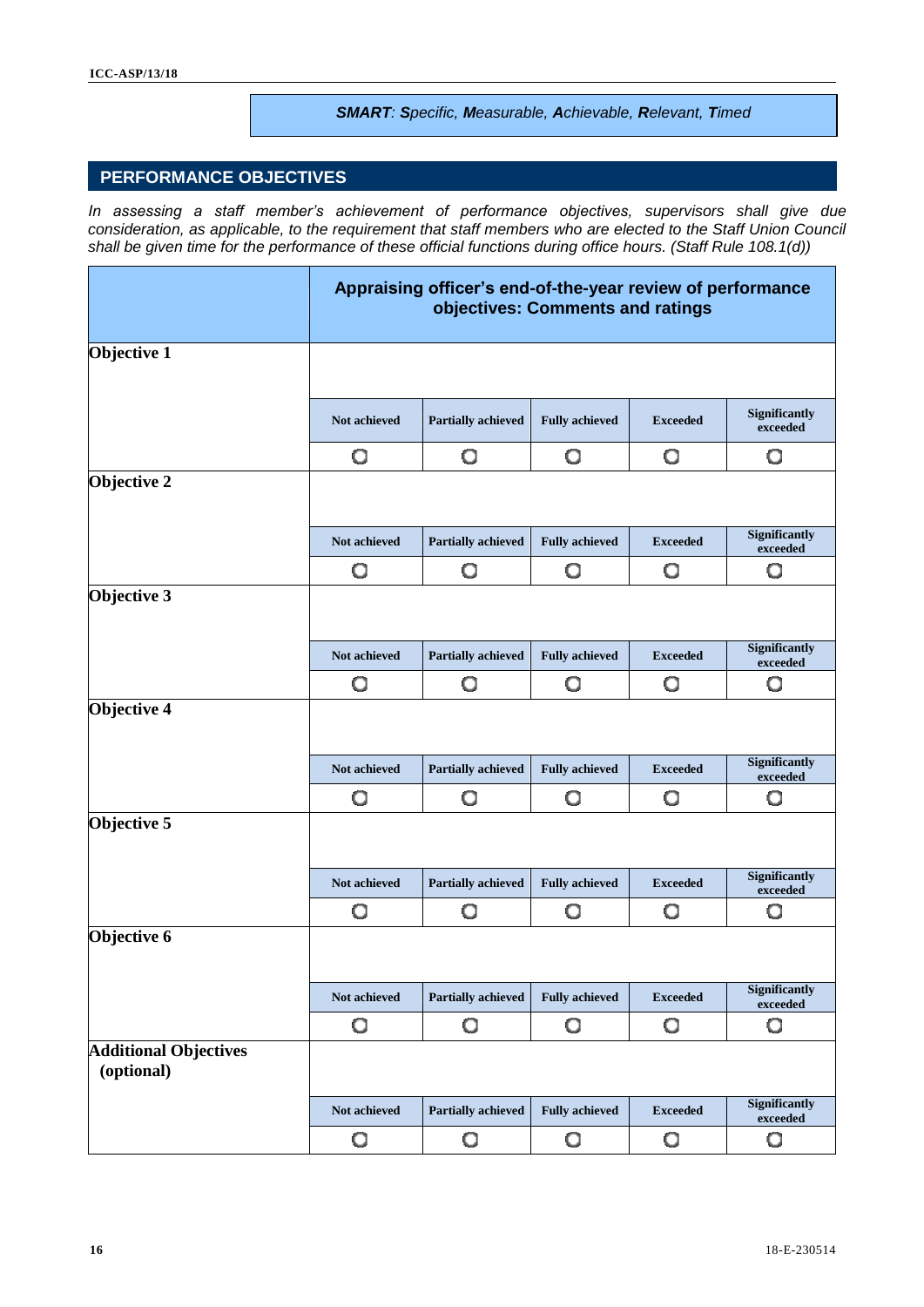# **ICC COMPETENCIES APPRAISAL**

*At the beginning of the performance period, please select the most relevant competencies related to the*  achievement of the objectives by marking the check box. You may limit them to 3 competencies. At the end of the *performance period, please provide a rating and comments. Comments are optional for "Fully competent" ratings but mandatory for "Unsatisfactory" and "Requires development" ratings.* 

*For a detailed description of the behavioural indicators, please refer to the "ICC Competencies Booklet".*

|                                                                                                                                            | <b>Competencies</b>                                                                                                                                                                                                                                      |  |  |
|--------------------------------------------------------------------------------------------------------------------------------------------|----------------------------------------------------------------------------------------------------------------------------------------------------------------------------------------------------------------------------------------------------------|--|--|
| Dedication to the mission and values<br>discussions.                                                                                       | Acts consistently in accordance with the mission and values of the organisation; maintains confidentiality, acts and shows<br>respect for diversity; shows commitment to the organisation; presents a positive image of the organisation during external |  |  |
| <b>End-of-year Rating</b>                                                                                                                  | <b>Comments</b>                                                                                                                                                                                                                                          |  |  |
| <b>C</b> Fully competent                                                                                                                   |                                                                                                                                                                                                                                                          |  |  |
| Requires development                                                                                                                       |                                                                                                                                                                                                                                                          |  |  |
| <b>Unsatisfactory</b>                                                                                                                      |                                                                                                                                                                                                                                                          |  |  |
| Professionalism<br>problems.                                                                                                               | Applies professional and technical expertise; keeps abreast of organisational issues; produces workable solutions to a range of                                                                                                                          |  |  |
| <b>End-of-year Rating</b>                                                                                                                  | <b>Comments</b>                                                                                                                                                                                                                                          |  |  |
| <b>C</b> Fully competent                                                                                                                   |                                                                                                                                                                                                                                                          |  |  |
| Requires development                                                                                                                       |                                                                                                                                                                                                                                                          |  |  |
| <b>Unsatisfactory</b>                                                                                                                      |                                                                                                                                                                                                                                                          |  |  |
| <b>Teamwork</b><br>rewards the contribution of others.                                                                                     | Listens, consults others and communicates proactively; handles disagreements with tact and diplomacy; recognises and                                                                                                                                     |  |  |
| <b>End-of-year Rating</b>                                                                                                                  | <b>Comments</b>                                                                                                                                                                                                                                          |  |  |
| <b>C</b> Fully competent                                                                                                                   |                                                                                                                                                                                                                                                          |  |  |
| <b>C</b> Requires development                                                                                                              |                                                                                                                                                                                                                                                          |  |  |
| <b>Unsatisfactory</b>                                                                                                                      |                                                                                                                                                                                                                                                          |  |  |
| <b>Learning and Developing</b><br>effectiveness; seeks opportunities for improvement of work; has an open mind and contributes innovation. | Identifies development strategies needed to achieve work and career goals and makes use of developmental or training<br>opportunities; learns from successes and failures; seeks feedback and gives feedback to others to increase organisational        |  |  |
| <b>End-of-year Rating</b>                                                                                                                  | <b>Comments</b>                                                                                                                                                                                                                                          |  |  |
| <b>C</b> Fully competent                                                                                                                   |                                                                                                                                                                                                                                                          |  |  |
| Requires development                                                                                                                       |                                                                                                                                                                                                                                                          |  |  |
| <b>Unsatisfactory</b>                                                                                                                      |                                                                                                                                                                                                                                                          |  |  |
|                                                                                                                                            |                                                                                                                                                                                                                                                          |  |  |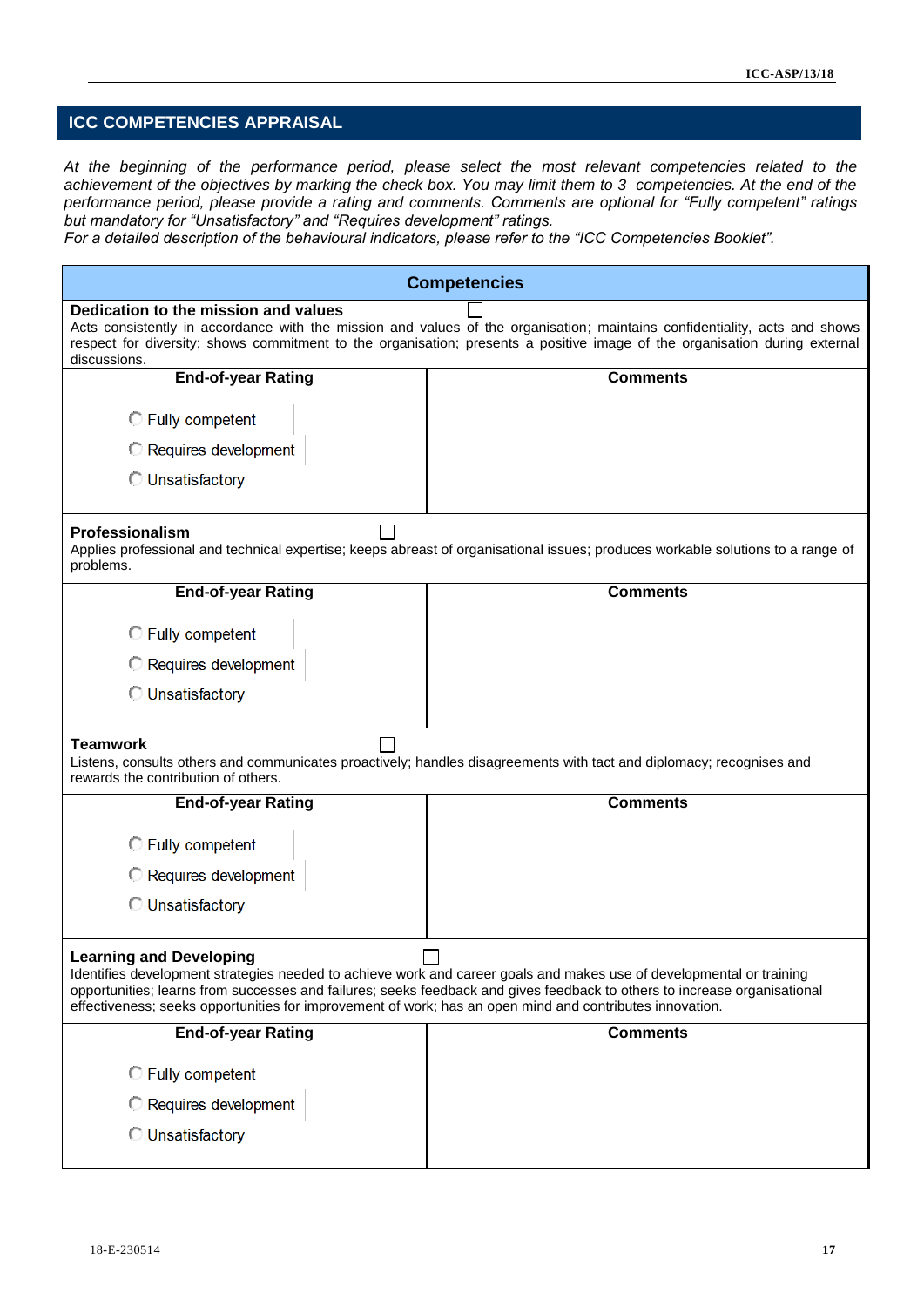| <b>Handling uncertain situations</b><br>and projects well in advance and takes into account of possible changing circumstances; manages time effectively. | Adapts to changing circumstances; deals with ambiguity, making positive use of the opportunities it presents; plans activities   |
|-----------------------------------------------------------------------------------------------------------------------------------------------------------|----------------------------------------------------------------------------------------------------------------------------------|
| <b>End-of-year Rating</b>                                                                                                                                 | <b>Comments</b>                                                                                                                  |
| <b>C</b> Fully competent                                                                                                                                  |                                                                                                                                  |
| <b>C</b> Requires development                                                                                                                             |                                                                                                                                  |
| <b>Unsatisfactory</b>                                                                                                                                     |                                                                                                                                  |
| <b>Interaction</b>                                                                                                                                        |                                                                                                                                  |
| a transparent and open way with internal and external contacts, while complying with confidentiality requirements.                                        | Expresses opinions, information and key points of an argument clearly; handles contacts with diplomacy and tact; communicates in |
| <b>End-of-year Rating</b>                                                                                                                                 | <b>Comments</b>                                                                                                                  |
| <b>C</b> Fully competent                                                                                                                                  |                                                                                                                                  |
| <b>C</b> Requires development                                                                                                                             |                                                                                                                                  |
| <b>Unsatisfactory</b>                                                                                                                                     |                                                                                                                                  |
| <b>Realising objectives</b><br>responsibility for actions, projects and people; monitors and maintains quality and productivity.                          | Accepts and tackles demanding goals with enthusiasm; keeps to agreements with others focuses on client needs; takes              |
| <b>End-of-year Rating</b>                                                                                                                                 | <b>Comments</b>                                                                                                                  |
| <b>C</b> Fully competent                                                                                                                                  |                                                                                                                                  |
| Requires development                                                                                                                                      |                                                                                                                                  |
| <b>Unsatisfactory</b>                                                                                                                                     |                                                                                                                                  |
| Additional job-specific competency (to be specified)                                                                                                      |                                                                                                                                  |
| <b>End-of-year Rating</b>                                                                                                                                 | <b>Comments</b>                                                                                                                  |
| Fully competent                                                                                                                                           |                                                                                                                                  |
| Requires development                                                                                                                                      |                                                                                                                                  |
| <b>Unsatisfactory</b>                                                                                                                                     |                                                                                                                                  |
| Additional job-specific competency (to be specified)                                                                                                      |                                                                                                                                  |
| <b>End-of-year Rating</b>                                                                                                                                 | <b>Comments</b>                                                                                                                  |
| Fully competent                                                                                                                                           |                                                                                                                                  |
| Requires development                                                                                                                                      |                                                                                                                                  |
| <b>Unsatisfactory</b>                                                                                                                                     |                                                                                                                                  |
|                                                                                                                                                           |                                                                                                                                  |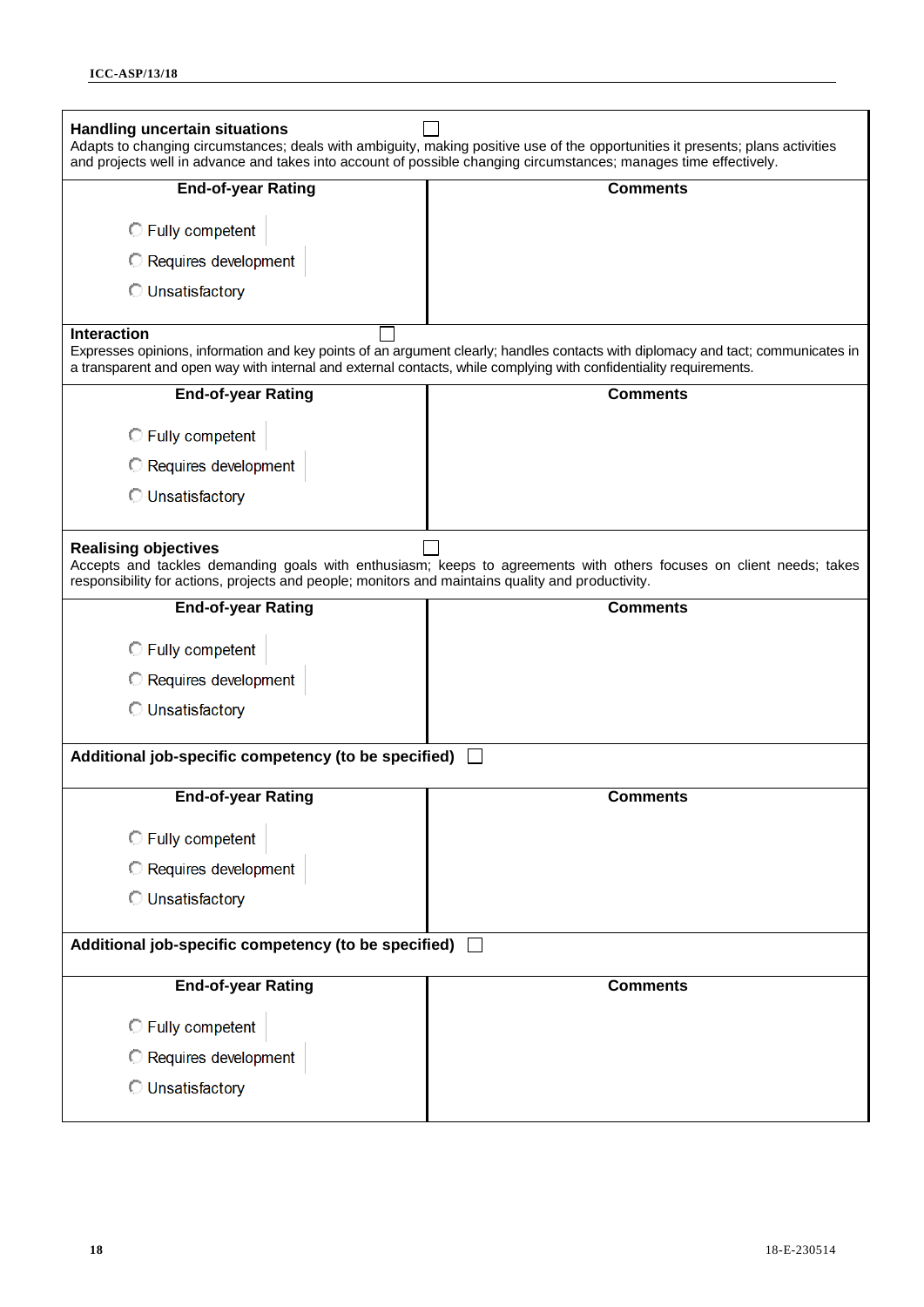| <b>STAFF DEVELOPMENT NEEDS</b>                          |                               |                         |  |
|---------------------------------------------------------|-------------------------------|-------------------------|--|
| Job specific or competency related<br>development needs | <b>Agreed actions (SMART)</b> | Time and support needed |  |
|                                                         |                               |                         |  |
|                                                         |                               |                         |  |

**Staff member's comments:**

# **GENERAL APPRAISAL**

**Comments:**

| YEAR-END OVERALL PERFORMANCE RATING                                                                                                                                                                                                 |       |
|-------------------------------------------------------------------------------------------------------------------------------------------------------------------------------------------------------------------------------------|-------|
| Overall performance rating by Appraising Officer (immediate supervisor):                                                                                                                                                            |       |
| Significantly exceeded performance expectations*<br>$\bullet$                                                                                                                                                                       | Œ     |
| <b>Exceeded performance expectations</b>                                                                                                                                                                                            |       |
| Fully met performance expectations                                                                                                                                                                                                  |       |
| <b>Partially met performance expectations</b>                                                                                                                                                                                       |       |
| Did not meet performance expectations                                                                                                                                                                                               |       |
| *"Performance expectations" refer to the accomplishment of the staff member's performance objectives (as agreed with the supervisor) as<br>well as the manner in which the staff member has demonstrated the required competencies. |       |
| Justification for the overall rating of "Significantly exceeded performance expectations", "Exceeded performance expectations", "Partially<br>met performance expectations" or "Did not meet performance expectations"              |       |
| Appraising officer's signature:                                                                                                                                                                                                     | Date: |
| Staff member's comments regarding appraising officer's appraisal (optional)                                                                                                                                                         | Date: |
| Staff member's signature:                                                                                                                                                                                                           |       |
| Reviewer's signature                                                                                                                                                                                                                | Date: |
| Comments (Optional):                                                                                                                                                                                                                |       |
| Staff member's final signature:                                                                                                                                                                                                     | Date: |
| Comments (Optional):                                                                                                                                                                                                                |       |

**\*** Staff member's final signature here signifies that the appraisal process is complete. It does not signify agreement with the assessment. From this point on rebuttal procedure can be initiated if applicable. A rebuttal procedure cannot be initiated if the form is not signed.